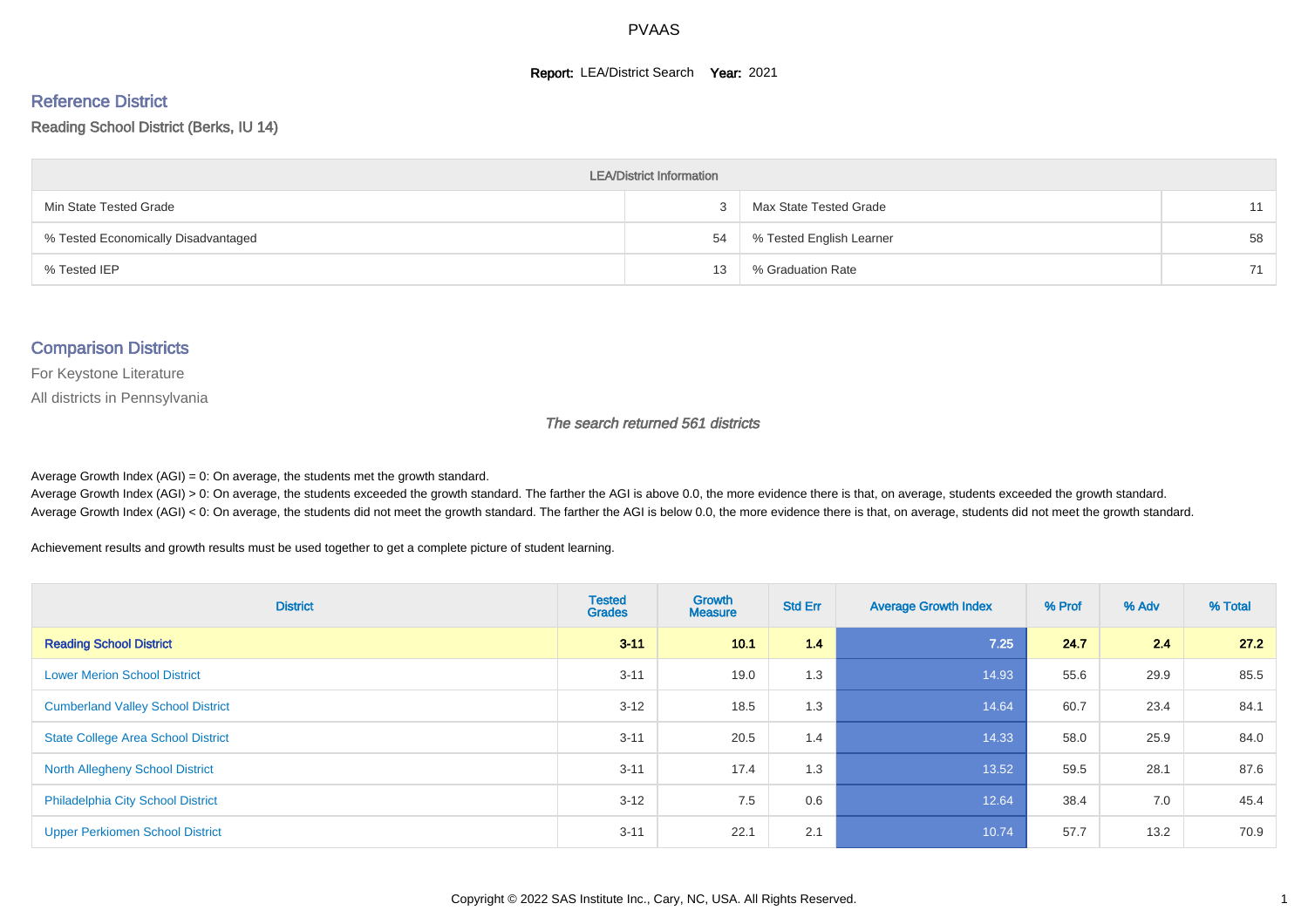| <b>District</b>                          | <b>Tested</b><br><b>Grades</b> | Growth<br><b>Measure</b> | <b>Std Err</b> | <b>Average Growth Index</b> | % Prof | % Adv | % Total |
|------------------------------------------|--------------------------------|--------------------------|----------------|-----------------------------|--------|-------|---------|
| <b>Reading School District</b>           | $3 - 11$                       | 10.1                     | 1.4            | $7.25$                      | 24.7   | 2.4   | 27.2    |
| Downingtown Area School District         | $3 - 11$                       | 12.1                     | 1.1            | 10.67                       | 60.0   | 23.5  | 83.6    |
| <b>Upper Saint Clair School District</b> | $3 - 11$                       | 18.5                     | 1.7            | 10.65                       | 61.8   | 30.1  | 91.9    |
| <b>West Chester Area School District</b> | $3 - 11$                       | 12.6                     | $1.2\,$        | 10.38                       | 66.8   | 20.2  | 87.0    |
| <b>Norwin School District</b>            | $3 - 11$                       | 18.0                     | 1.7            | 10.37                       | 58.5   | 27.0  | 85.4    |
| <b>Dallastown Area School District</b>   | $3 - 11$                       | 13.5                     | 1.5            | 8.84                        | 56.0   | 17.9  | 73.8    |
| <b>Upper Dublin School District</b>      | $3 - 12$                       | 15.4                     | 1.8            | 8.53                        | 60.8   | 24.8  | 85.6    |
| <b>North Penn School District</b>        | $3 - 11$                       | 9.1                      | 1.1            | 8.36                        | 55.8   | 17.0  | 72.8    |
| <b>Souderton Area School District</b>    | $3 - 11$                       | 12.4                     | 1.5            | 8.28                        | 61.7   | 15.2  | 76.9    |
| <b>Colonial School District</b>          | $3 - 11$                       | 14.0                     | 1.7            | 8.21                        | 60.2   | 19.6  | 79.8    |
| <b>Bethlehem Area School District</b>    | $3 - 11$                       | 9.3                      | 1.1            | 8.15                        | 44.7   | 12.0  | 56.7    |
| <b>Springfield School District</b>       | $3 - 11$                       | 13.8                     | 1.7            | 7.99                        | 60.9   | 21.5  | 82.4    |
| <b>Great Valley School District</b>      | $3 - 11$                       | 15.0                     | 1.9            | 7.98                        | 50.0   | 35.0  | 85.0    |
| Northern York County School District     | $3 - 11$                       | 15.6                     | 2.0            | 7.98                        | 57.4   | 11.5  | 68.8    |
| <b>Pennsbury School District</b>         | $3 - 11$                       | 11.7                     | 1.5            | 7.90                        | 60.1   | 21.3  | 81.3    |
| <b>Tyrone Area School District</b>       | $3 - 12$                       | 19.7                     | 2.5            | 7.87                        | 60.4   | 16.7  | 77.1    |
| <b>Penn-Trafford School District</b>     | $3 - 11$                       | 13.4                     | 1.7            | 7.87                        | 62.3   | 21.9  | 84.2    |
| <b>Council Rock School District</b>      | $3 - 11$                       | 8.9                      | 1.2            | 7.65                        | 62.8   | 16.6  | 79.4    |
| <b>Upper Merion Area School District</b> | $3 - 11$                       | 15.3                     | 2.0            | 7.62                        | 59.3   | 19.3  | 78.6    |
| Pennsylvania Cyber Charter School        | $3 - 11$                       | 11.6                     | 1.5            | 7.54                        | 46.3   | 5.0   | 51.3    |
| <b>Valley View School District</b>       | $3 - 11$                       | 18.1                     | 2.4            | 7.42                        | 53.7   | 14.7  | 68.4    |
| <b>Reading School District</b>           | $3 - 11$                       | 10.1                     | $1.4$          | 7.25                        | 24.7   | 2.4   | 27.2    |
| <b>Central York School District</b>      | $3-12$                         | 12.3                     | 1.7            | $7.20$                      | 55.5   | 11.5  | 67.0    |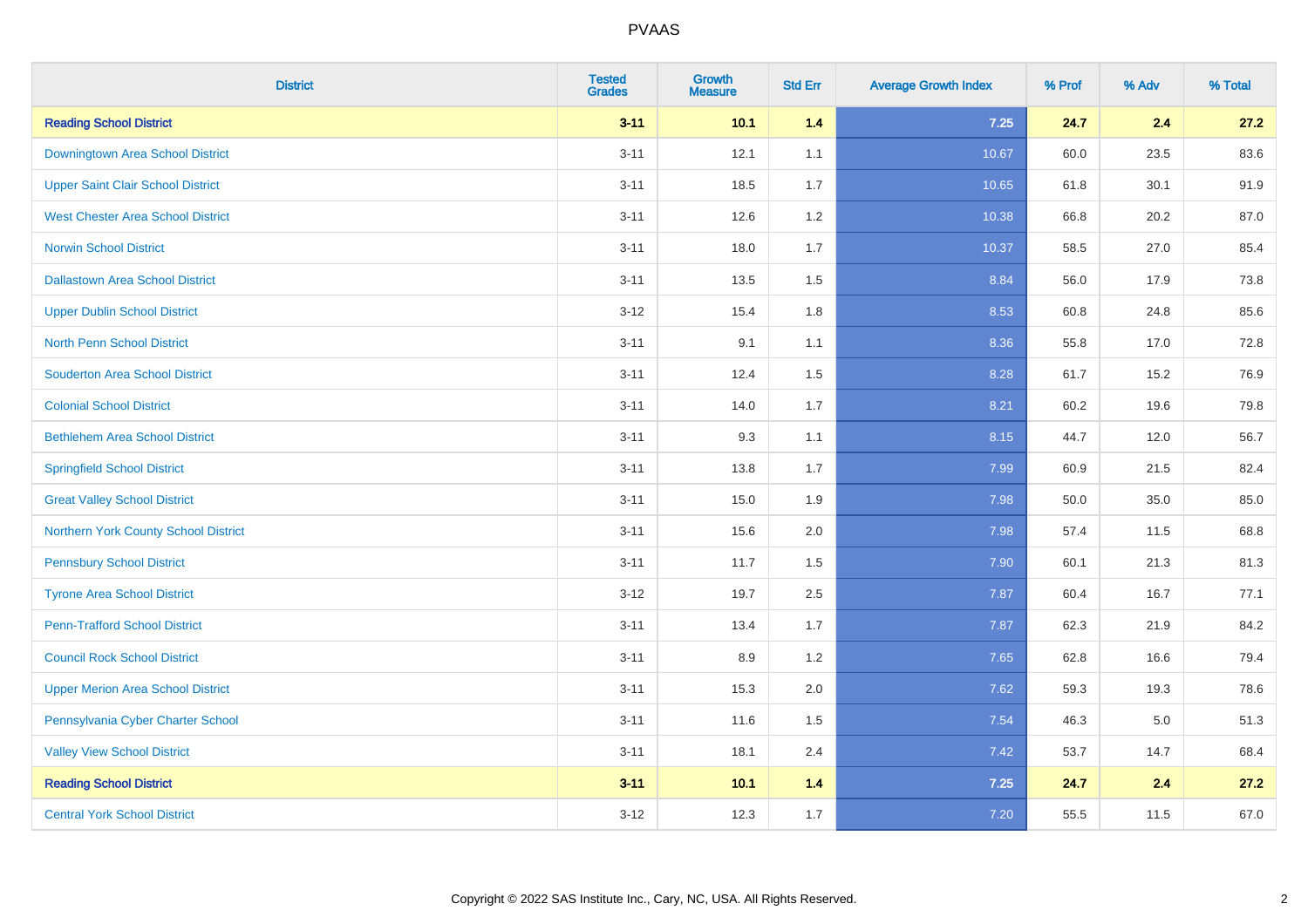| <b>District</b>                               | <b>Tested</b><br><b>Grades</b> | Growth<br><b>Measure</b> | <b>Std Err</b> | <b>Average Growth Index</b> | % Prof | % Adv | % Total |
|-----------------------------------------------|--------------------------------|--------------------------|----------------|-----------------------------|--------|-------|---------|
| <b>Reading School District</b>                | $3 - 11$                       | 10.1                     | 1.4            | $7.25$                      | 24.7   | 2.4   | 27.2    |
| <b>Delaware Valley School District</b>        | $3 - 11$                       | 12.6                     | 1.8            | 6.93                        | 55.2   | 16.2  | 71.4    |
| <b>Southern York County School District</b>   | $3 - 11$                       | 14.2                     | 2.1            | 6.91                        | 55.1   | 18.1  | 73.1    |
| <b>Wissahickon School District</b>            | $3 - 10$                       | 12.5                     | 1.8            | 6.85                        | 58.3   | 22.4  | 80.7    |
| <b>Hazleton Area School District</b>          | $3 - 11$                       | 9.6                      | 1.4            | 6.77                        | 45.0   | 7.8   | 52.9    |
| <b>Garnet Valley School District</b>          | $3 - 10$                       | 10.9                     | 1.7            | 6.53                        | 67.1   | 19.0  | 86.1    |
| <b>Derry Township School District</b>         | $3 - 10$                       | 12.8                     | 2.0            | 6.39                        | 54.8   | 25.8  | 80.6    |
| <b>Deer Lakes School District</b>             | $3 - 11$                       | 17.0                     | 2.7            | 6.32                        | 61.5   | 16.4  | 77.9    |
| <b>Pine-Richland School District</b>          | $3 - 11$                       | 11.5                     | 1.8            | 6.31                        | 60.6   | 24.4  | 85.0    |
| <b>Abington Heights School District</b>       | $3 - 11$                       | 13.5                     | 2.2            | 6.27                        | 58.3   | 16.2  | 74.5    |
| <b>Avon Grove School District</b>             | $3 - 10$                       | 10.0                     | 1.6            | 6.26                        | 56.3   | 18.6  | 74.9    |
| <b>Ridley School District</b>                 | $3 - 12$                       | 10.0                     | 1.6            | 6.10                        | 45.6   | 8.2   | 53.8    |
| <b>Saucon Valley School District</b>          | $3 - 11$                       | 14.7                     | 2.5            | 5.98                        | 48.7   | 20.2  | 69.0    |
| <b>Wilson School District</b>                 | $3 - 12$                       | 8.8                      | 1.5            | 5.96                        | 52.6   | 14.6  | 67.2    |
| <b>Mountain View School District</b>          | $3 - 11$                       | 20.9                     | 3.5            | 5.91                        | 57.8   | 20.3  | 78.1    |
| <b>Fleetwood Area School District</b>         | $3 - 10$                       | 12.2                     | 2.2            | 5.68                        | 53.5   | 11.6  | 65.2    |
| <b>Unionville-Chadds Ford School District</b> | $3 - 11$                       | 17.1                     | 3.1            | 5.51                        | 68.1   | 13.2  | 81.3    |
| <b>Mifflin County School District</b>         | $3 - 11$                       | 9.1                      | 1.7            | 5.49                        | 47.1   | 6.7   | 53.8    |
| Fox Chapel Area School District               | $3 - 11$                       | 9.8                      | 1.8            | 5.36                        | 56.6   | 28.6  | 85.2    |
| <b>Haverford Township School District</b>     | $3 - 11$                       | 8.0                      | 1.5            | 5.27                        | 53.0   | 25.5  | 78.6    |
| <b>Cocalico School District</b>               | $3 - 11$                       | 10.6                     | 2.0            | 5.18                        | 50.8   | 14.1  | 64.8    |
| <b>City CHS</b>                               | $10 - 11$                      | 13.6                     | 2.7            | 5.12                        | 45.8   | 3.0   | 48.8    |
| <b>Cornwall-Lebanon School District</b>       | $3 - 11$                       | 8.3                      | 1.6            | 5.08                        | 47.2   | 8.4   | 55.6    |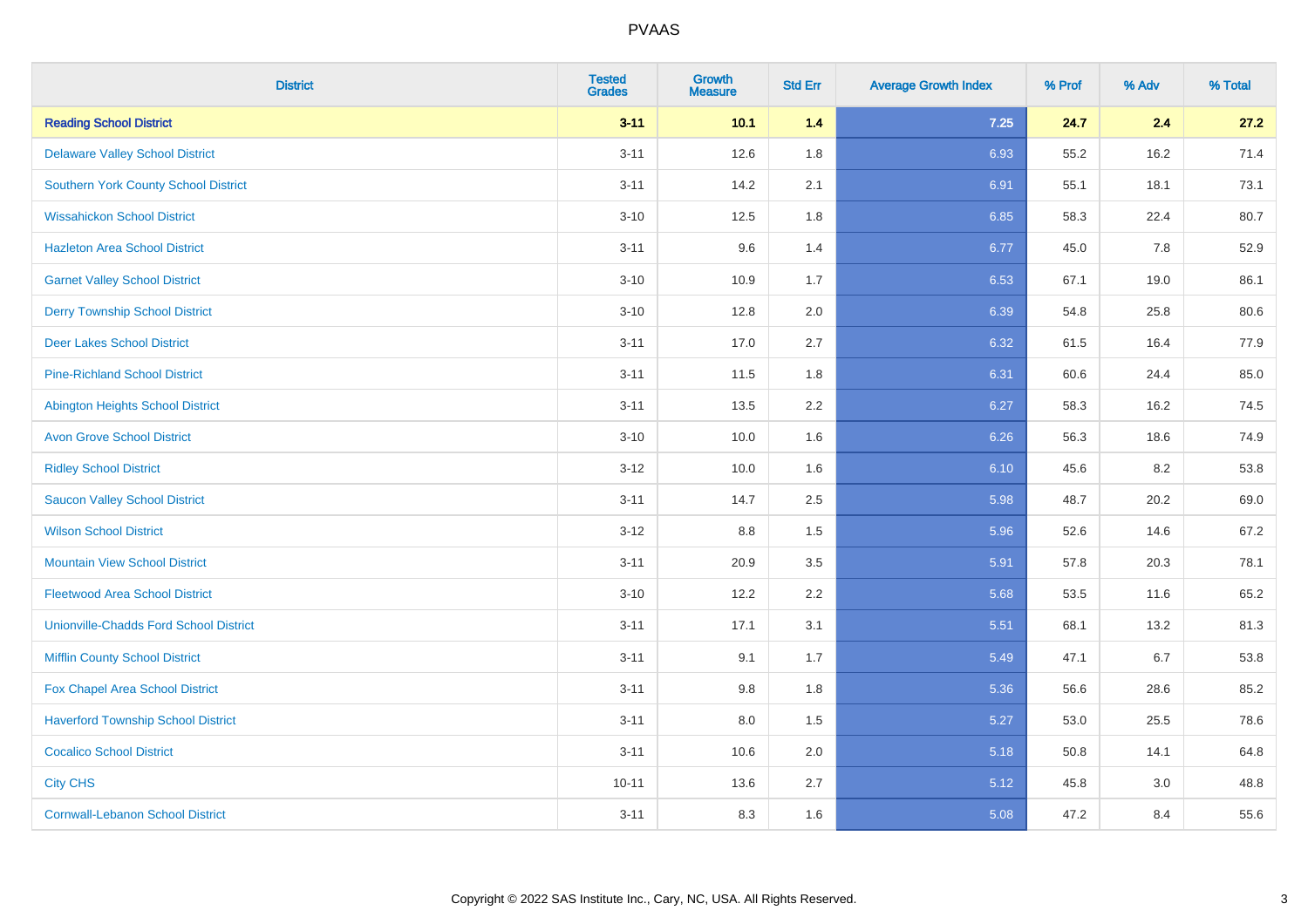| <b>District</b>                                    | <b>Tested</b><br><b>Grades</b> | <b>Growth</b><br><b>Measure</b> | <b>Std Err</b> | <b>Average Growth Index</b> | % Prof | % Adv | % Total |
|----------------------------------------------------|--------------------------------|---------------------------------|----------------|-----------------------------|--------|-------|---------|
| <b>Reading School District</b>                     | $3 - 11$                       | 10.1                            | 1.4            | 7.25                        | 24.7   | 2.4   | 27.2    |
| <b>West Perry School District</b>                  | $3 - 11$                       | 12.5                            | 2.5            | 4.99                        | 56.6   | 8.4   | 65.0    |
| <b>York Suburban School District</b>               | $3 - 11$                       | 10.1                            | 2.1            | 4.91                        | 53.5   | 27.8  | 81.3    |
| <b>Commonwealth Charter Academy Charter School</b> | $3 - 10$                       | 9.1                             | 1.9            | 4.90                        | 47.2   | 9.1   | 56.3    |
| Shippensburg Area School District                  | $3 - 11$                       | 9.3                             | 1.9            | 4.84                        | 53.1   | 10.2  | 63.3    |
| Penns Valley Area School District                  | $3 - 12$                       | 14.0                            | 2.9            | 4.80                        | 41.9   | 23.1  | 65.0    |
| <b>Fort Leboeuf School District</b>                | $3 - 11$                       | 11.7                            | 2.5            | 4.73                        | 48.5   | 21.1  | 69.6    |
| <b>Conestoga Valley School District</b>            | $3 - 11$                       | 8.7                             | 1.8            | 4.69                        | 60.3   | 13.5  | 73.8    |
| <b>Derry Area School District</b>                  | $3 - 11$                       | 13.2                            | 2.8            | 4.69                        | 60.0   | 12.5  | 72.5    |
| <b>Littlestown Area School District</b>            | $3 - 11$                       | 11.4                            | $2.5\,$        | 4.62                        | 55.2   | 10.4  | 65.6    |
| <b>Upper Darby School District</b>                 | $3 - 12$                       | 6.9                             | 1.5            | 4.62                        | 45.0   | 6.7   | 51.7    |
| Pocono Mountain School District                    | $3 - 12$                       | 6.8                             | 1.5            | 4.62                        | 45.8   | 5.0   | 50.7    |
| Northern Bedford County School District            | $3 - 11$                       | 16.5                            | 3.6            | 4.58                        | 51.7   | 20.0  | 71.7    |
| <b>Spring-Ford Area School District</b>            | $3 - 11$                       | 6.0                             | 1.3            | 4.46                        | 60.8   | 16.5  | 77.4    |
| <b>Iroquois School District</b>                    | $3 - 11$                       | 13.1                            | 3.0            | 4.35                        | 48.2   | 7.8   | 56.0    |
| <b>Parkland School District</b>                    | $3 - 11$                       | 5.3                             | 1.2            | 4.30                        | 58.0   | 22.3  | 80.4    |
| <b>Centennial School District</b>                  | $3 - 10$                       | 7.1                             | 1.7            | 4.29                        | 50.1   | 8.7   | 58.9    |
| <b>Moon Area School District</b>                   | $3 - 11$                       | 8.2                             | 1.9            | 4.25                        | 58.7   | 18.5  | 77.2    |
| <b>Montoursville Area School District</b>          | $3 - 12$                       | 10.8                            | 2.5            | 4.24                        | 44.6   | 20.1  | 64.8    |
| <b>Greenwood School District</b>                   | $3 - 11$                       | 15.9                            | 3.9            | 4.11                        | 50.0   | 25.0  | 75.0    |
| <b>Greater Nanticoke Area School District</b>      | $3 - 12$                       | 11.2                            | 2.8            | 4.01                        | 38.0   | 12.4  | 50.4    |
| <b>William Penn School District</b>                | $3 - 12$                       | 8.3                             | 2.1            | 3.99                        | 35.6   | 3.0   | 38.7    |
| <b>Lake-Lehman School District</b>                 | $3 - 11$                       | 10.8                            | 2.7            | 3.93                        | 55.3   | 7.9   | 63.2    |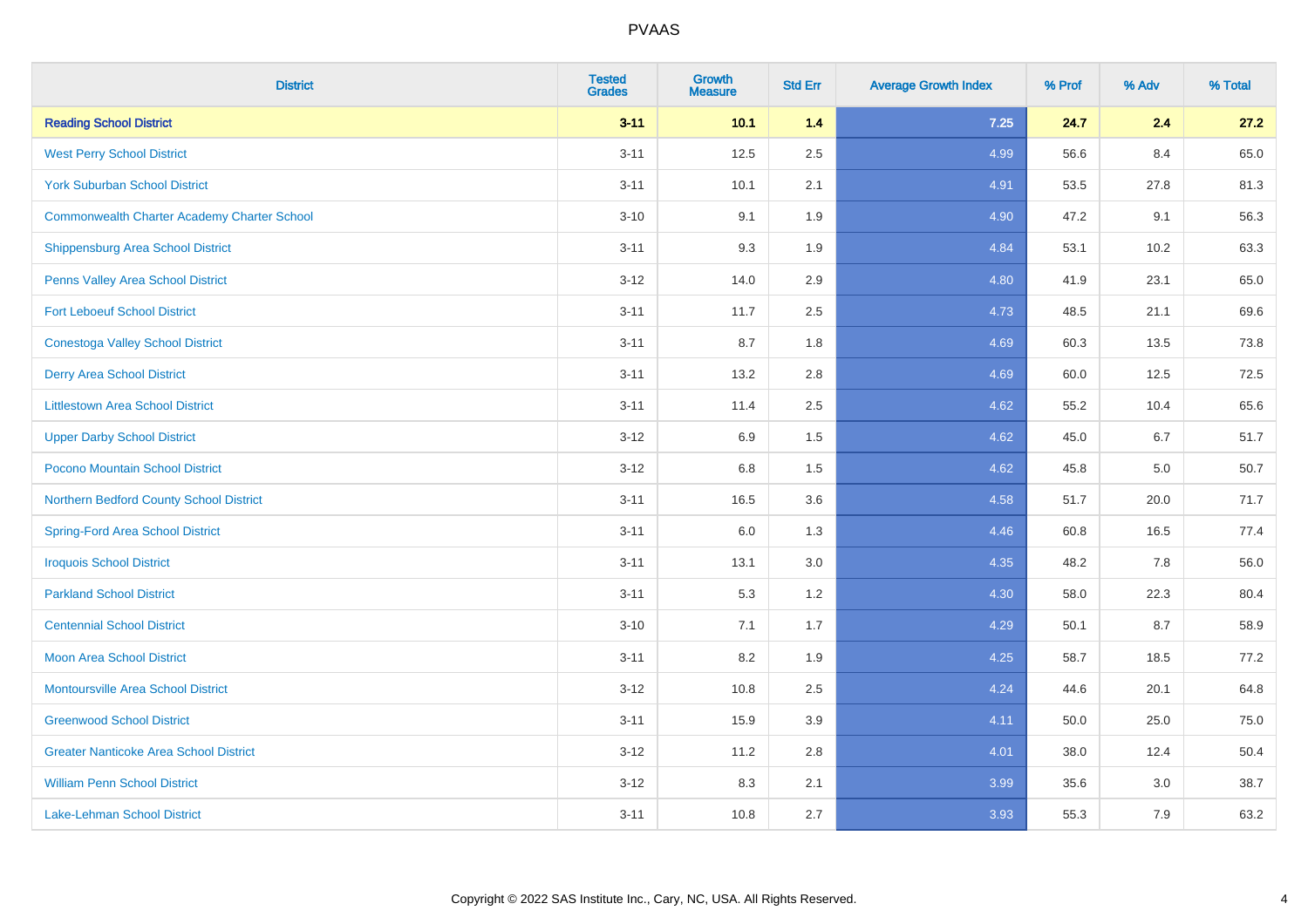| <b>District</b>                               | <b>Tested</b><br><b>Grades</b> | <b>Growth</b><br><b>Measure</b> | <b>Std Err</b> | <b>Average Growth Index</b> | % Prof | % Adv   | % Total |
|-----------------------------------------------|--------------------------------|---------------------------------|----------------|-----------------------------|--------|---------|---------|
| <b>Reading School District</b>                | $3 - 11$                       | 10.1                            | 1.4            | $7.25$                      | 24.7   | 2.4     | 27.2    |
| <b>Freeport Area School District</b>          | $3 - 10$                       | 9.7                             | 2.5            | 3.91                        | 57.5   | 17.8    | 75.3    |
| <b>Allentown City School District</b>         | $3 - 12$                       | 5.3                             | 1.4            | 3.88                        | 25.3   | 2.7     | 28.0    |
| <b>Eastern Lebanon County School District</b> | $3 - 11$                       | 8.6                             | 2.2            | 3.84                        | 48.8   | 11.4    | 60.3    |
| <b>Octorara Area School District</b>          | $3 - 11$                       | 9.1                             | 2.4            | 3.82                        | 52.1   | 8.5     | 60.6    |
| <b>Midd-West School District</b>              | $3 - 11$                       | 10.3                            | 2.7            | 3.80                        | 58.0   | 13.4    | 71.4    |
| <b>Mckeesport Area School District</b>        | $3 - 12$                       | 9.0                             | 2.4            | 3.72                        | 31.0   | 4.5     | 35.5    |
| <b>Eastern York School District</b>           | $3 - 11$                       | 9.6                             | 2.6            | 3.71                        | 56.3   | 12.6    | 68.9    |
| <b>Hamburg Area School District</b>           | $3 - 11$                       | 8.9                             | 2.5            | 3.63                        | 43.5   | 8.2     | 51.7    |
| <b>West Shore School District</b>             | $3 - 12$                       | 5.0                             | 1.4            | 3.59                        | 54.2   | 9.4     | 63.6    |
| Selinsgrove Area School District              | $3 - 12$                       | 8.3                             | 2.3            | 3.54                        | 56.8   | 10.0    | 66.8    |
| Pen Argyl Area School District                | $3 - 12$                       | 9.2                             | 2.7            | 3.46                        | 50.0   | 12.6    | 62.6    |
| Ambridge Area School District                 | $3 - 12$                       | 9.1                             | 2.6            | 3.46                        | 50.4   | 10.7    | 61.1    |
| <b>Whitehall-Coplay School District</b>       | $3 - 11$                       | 6.1                             | 1.8            | 3.45                        | 49.3   | 7.4     | 56.6    |
| <b>School Lane Charter School</b>             | $3 - 11$                       | 12.4                            | 3.6            | 3.43                        | 59.1   | $9.8\,$ | 68.9    |
| Pennsylvania Virtual Charter School           | $3 - 11$                       | 11.8                            | 3.5            | 3.37                        | 56.5   | 11.1    | 67.6    |
| Mastery Charter School - Hardy Williams       | $3 - 11$                       | 11.4                            | 3.4            | 3.33                        | 44.3   | 5.7     | 50.0    |
| <b>Central Dauphin School District</b>        | $3 - 11$                       | 4.4                             | 1.3            | 3.32                        | 53.3   | 7.4     | 60.7    |
| Mechanicsburg Area School District            | $3 - 11$                       | 5.9                             | 1.8            | 3.29                        | 57.2   | 13.7    | 70.9    |
| <b>East Penn School District</b>              | $3 - 11$                       | 4.1                             | 1.3            | 3.27                        | 55.8   | 11.5    | 67.3    |
| <b>Tech Freire Charter School</b>             | $9 - 11$                       | 9.3                             | 2.9            | 3.26                        | 18.0   | 1.1     | 19.1    |
| <b>Wayne Highlands School District</b>        | $3 - 11$                       | 7.8                             | 2.4            | 3.23                        | 52.3   | 13.1    | 65.4    |
| <b>Sayre Area School District</b>             | $3 - 11$                       | 11.2                            | 3.5            | 3.20                        | 52.2   | 7.5     | 59.7    |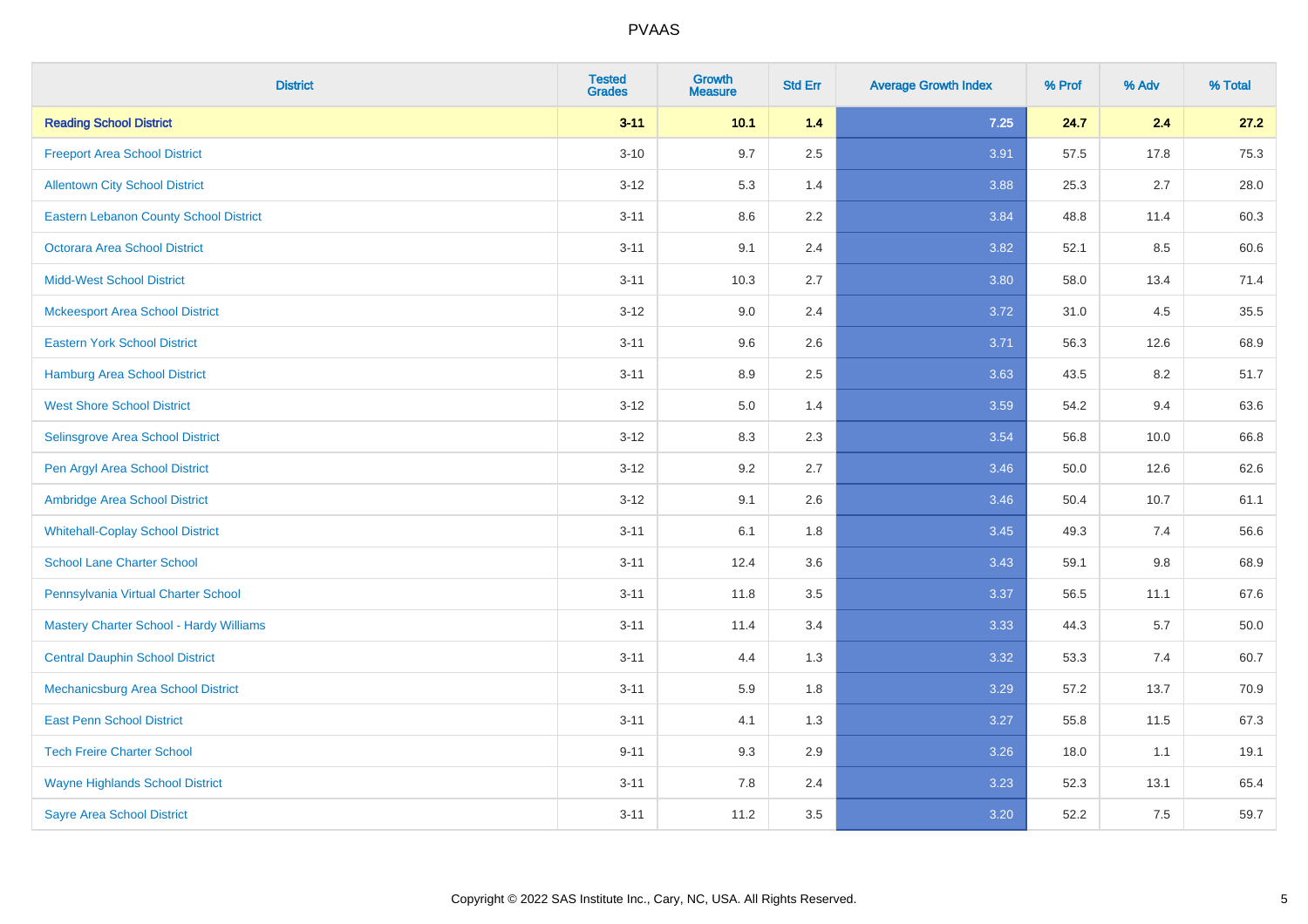| <b>District</b>                                | <b>Tested</b><br><b>Grades</b> | Growth<br><b>Measure</b> | <b>Std Err</b> | <b>Average Growth Index</b> | % Prof | % Adv | % Total |
|------------------------------------------------|--------------------------------|--------------------------|----------------|-----------------------------|--------|-------|---------|
| <b>Reading School District</b>                 | $3 - 11$                       | 10.1                     | $1.4$          | $7.25$                      | 24.7   | 2.4   | 27.2    |
| Jamestown Area School District                 | $3 - 11$                       | 13.5                     | 4.2            | 3.19                        | 64.4   | 13.3  | 77.8    |
| <b>Bethel Park School District</b>             | $3 - 11$                       | 5.6                      | 1.8            | 3.18                        | 65.3   | 18.6  | 83.9    |
| <b>Avon Grove Charter School</b>               | $3 - 11$                       | 9.0                      | 2.9            | 3.13                        | 58.8   | 16.7  | 75.5    |
| <b>Ephrata Area School District</b>            | $3 - 11$                       | 5.6                      | 1.8            | 3.12                        | 54.7   | 9.5   | 64.2    |
| <b>Connellsville Area School District</b>      | $3 - 11$                       | 6.1                      | 2.0            | 3.05                        | 45.4   | 7.8   | 53.2    |
| Northern Cambria School District               | $3 - 11$                       | 10.0                     | 3.3            | 3.04                        | 47.4   | 5.1   | 52.6    |
| Saint Marys Area School District               | $3 - 11$                       | 7.8                      | 2.6            | 3.04                        | 57.0   | 8.2   | 65.2    |
| <b>Cranberry Area School District</b>          | $3 - 12$                       | 9.2                      | 3.0            | 3.04                        | 47.5   | 10.2  | 57.6    |
| Northeastern York School District              | $3 - 11$                       | 5.9                      | 2.0            | 3.03                        | 51.1   | 16.6  | 67.6    |
| <b>Neshaminy School District</b>               | $3 - 11$                       | 4.0                      | 1.3            | 3.02                        | 58.7   | 9.5   | 68.2    |
| Palmyra Area School District                   | $3 - 11$                       | 5.6                      | 1.9            | 2.96                        | 56.4   | 15.6  | 72.0    |
| <b>Montgomery Area School District</b>         | $3 - 11$                       | 10.7                     | 3.6            | 2.96                        | 48.7   | 12.4  | 61.1    |
| <b>Dover Area School District</b>              | $3 - 12$                       | 6.0                      | 2.1            | 2.94                        | 52.2   | 6.0   | 58.2    |
| Daniel Boone Area School District              | $3 - 12$                       | 5.7                      | 2.0            | 2.88                        | 51.0   | 11.5  | 62.6    |
| <b>Stroudsburg Area School District</b>        | $3 - 11$                       | 5.5                      | 1.9            | 2.88                        | 48.1   | 4.2   | 52.3    |
| <b>Hollidaysburg Area School District</b>      | $3 - 11$                       | 6.0                      | 2.1            | 2.88                        | 57.1   | 12.3  | 69.4    |
| <b>Hempfield Area School District</b>          | $3 - 12$                       | 4.6                      | 1.6            | 2.86                        | 53.5   | 20.1  | 73.6    |
| <b>Jenkintown School District</b>              | $3 - 11$                       | 12.5                     | 4.4            | 2.84                        | 54.6   | 29.6  | 84.1    |
| Lehigh Valley Charter High School For The Arts | $9 - 10$                       | 7.3                      | 2.6            | 2.82                        | 62.3   | 18.2  | 80.5    |
| <b>Peters Township School District</b>         | $3 - 11$                       | 5.0                      | 1.8            | 2.76                        | 59.8   | 26.1  | 85.9    |
| <b>Warwick School District</b>                 | $3 - 11$                       | 5.2                      | 1.9            | 2.76                        | 46.4   | 17.0  | 63.3    |
| <b>Mars Area School District</b>               | $3 - 10$                       | 5.7                      | 2.1            | 2.75                        | 57.9   | 18.2  | 76.1    |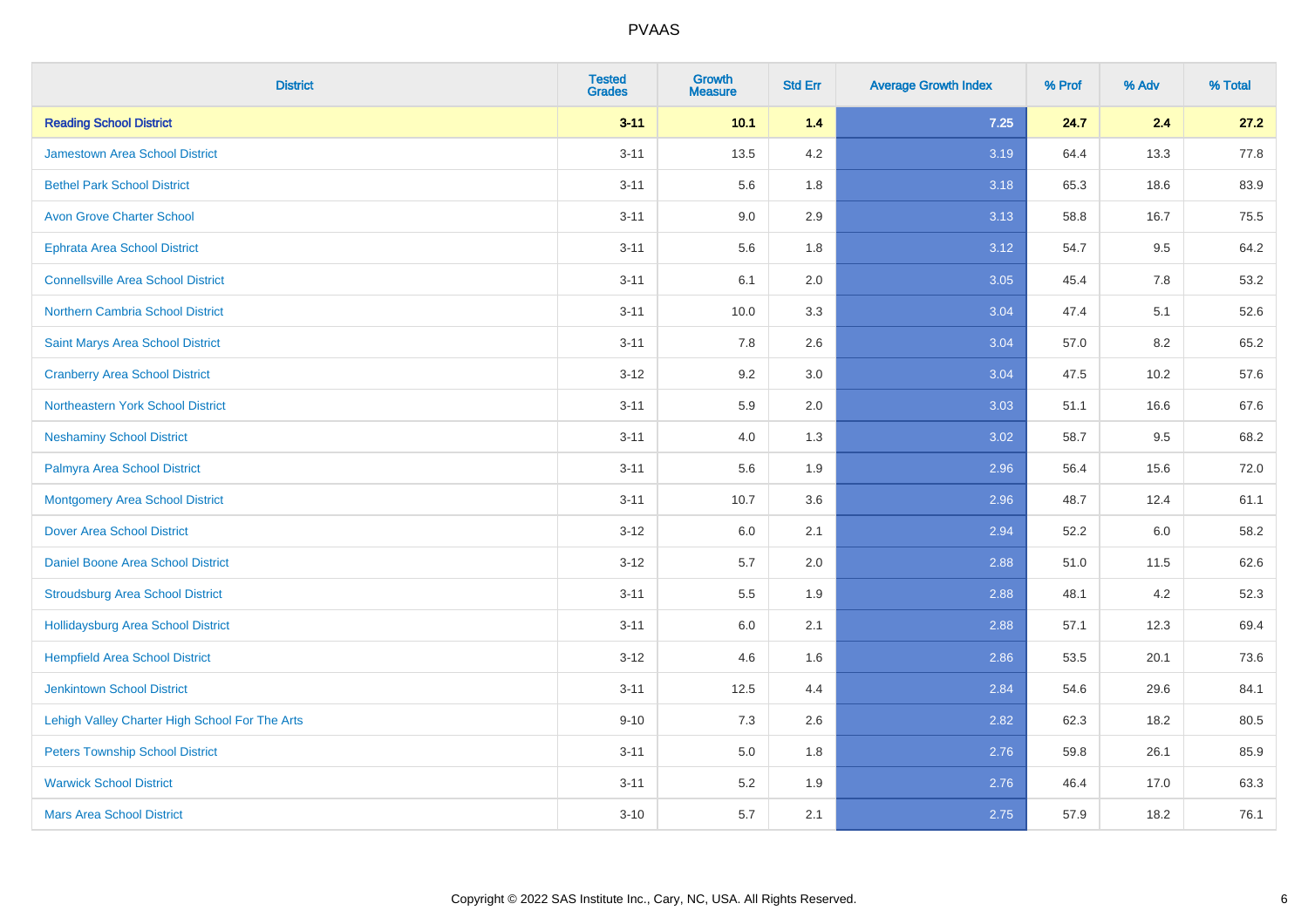| <b>District</b>                             | <b>Tested</b><br><b>Grades</b> | <b>Growth</b><br><b>Measure</b> | <b>Std Err</b> | <b>Average Growth Index</b> | % Prof | % Adv | % Total |
|---------------------------------------------|--------------------------------|---------------------------------|----------------|-----------------------------|--------|-------|---------|
| <b>Reading School District</b>              | $3 - 11$                       | 10.1                            | 1.4            | $7.25$                      | 24.7   | 2.4   | 27.2    |
| <b>Homer-Center School District</b>         | $3 - 11$                       | 9.7                             | 3.6            | 2.70                        | 45.1   | 17.2  | 62.3    |
| Multicultural Academy Charter School        | $9 - 11$                       | 9.5                             | 3.5            | 2.69                        | 22.0   | 0.0   | 22.0    |
| <b>Wyalusing Area School District</b>       | $3 - 12$                       | $8.8\,$                         | 3.3            | 2.68                        | 54.6   | 11.7  | 66.2    |
| <b>Spring Grove Area School District</b>    | $3 - 11$                       | 5.6                             | 2.1            | 2.68                        | 55.1   | 15.0  | 70.1    |
| <b>Kennett Consolidated School District</b> | $3 - 11$                       | 4.8                             | 1.8            | 2.61                        | 52.5   | 10.7  | 63.2    |
| New Hope-Solebury School District           | $3 - 11$                       | $7.5\,$                         | 2.9            | 2.57                        | 68.2   | 22.7  | 90.9    |
| <b>Penncrest School District</b>            | $3 - 11$                       | 5.7                             | 2.2            | 2.57                        | 47.2   | 7.1   | 54.3    |
| Renaissance Academy Charter School          | $3 - 11$                       | 8.3                             | 3.3            | 2.54                        | 45.6   | 22.8  | 68.4    |
| Northampton Area School District            | $3 - 11$                       | 4.0                             | 1.6            | 2.51                        | 52.3   | 10.8  | 63.1    |
| <b>Clarion Area School District</b>         | $3 - 11$                       | 10.3                            | 4.1            | 2.51                        | 45.4   | 14.6  | 60.0    |
| 21st Century Cyber Charter School           | $6 - 12$                       | 5.7                             | 2.3            | 2.50                        | 56.7   | 8.3   | 65.0    |
| <b>Shenandoah Valley School District</b>    | $3 - 11$                       | 9.7                             | 3.9            | 2.49                        | 28.3   | 5.0   | 33.3    |
| Wilmington Area School District             | $3 - 11$                       | 7.5                             | 3.0            | 2.48                        | 55.1   | 5.1   | 60.2    |
| <b>Bethlehem-Center School District</b>     | $3 - 10$                       | 8.1                             | 3.3            | 2.46                        | 35.1   | 1.4   | 36.5    |
| <b>Belmont Charter School</b>               | $3 - 10$                       | 16.0                            | 6.5            | 2.45                        | 64.3   | 0.0   | 64.3    |
| <b>Belle Vernon Area School District</b>    | $3 - 11$                       | 6.5                             | 2.6            | 2.44                        | 55.6   | 11.1  | 66.7    |
| <b>Wattsburg Area School District</b>       | $3 - 11$                       | 6.5                             | 2.7            | 2.43                        | 42.7   | 7.6   | 50.3    |
| People For People Charter School            | $3 - 12$                       | 13.3                            | 5.5            | 2.43                        | 13.5   | 0.0   | 13.5    |
| <b>New Foundations Charter School</b>       | $3 - 11$                       | 5.4                             | 2.2            | 2.41                        | 47.2   | 2.5   | 49.8    |
| <b>Hampton Township School District</b>     | $3 - 11$                       | 5.1                             | 2.2            | 2.35                        | 54.0   | 28.2  | 82.2    |
| <b>Franklin Area School District</b>        | $3 - 11$                       | 6.6                             | 2.8            | 2.34                        | 48.2   | 4.5   | 52.7    |
| <b>Governor Mifflin School District</b>     | $3 - 11$                       | 4.1                             | 1.8            | 2.33                        | 42.5   | 7.2   | 49.7    |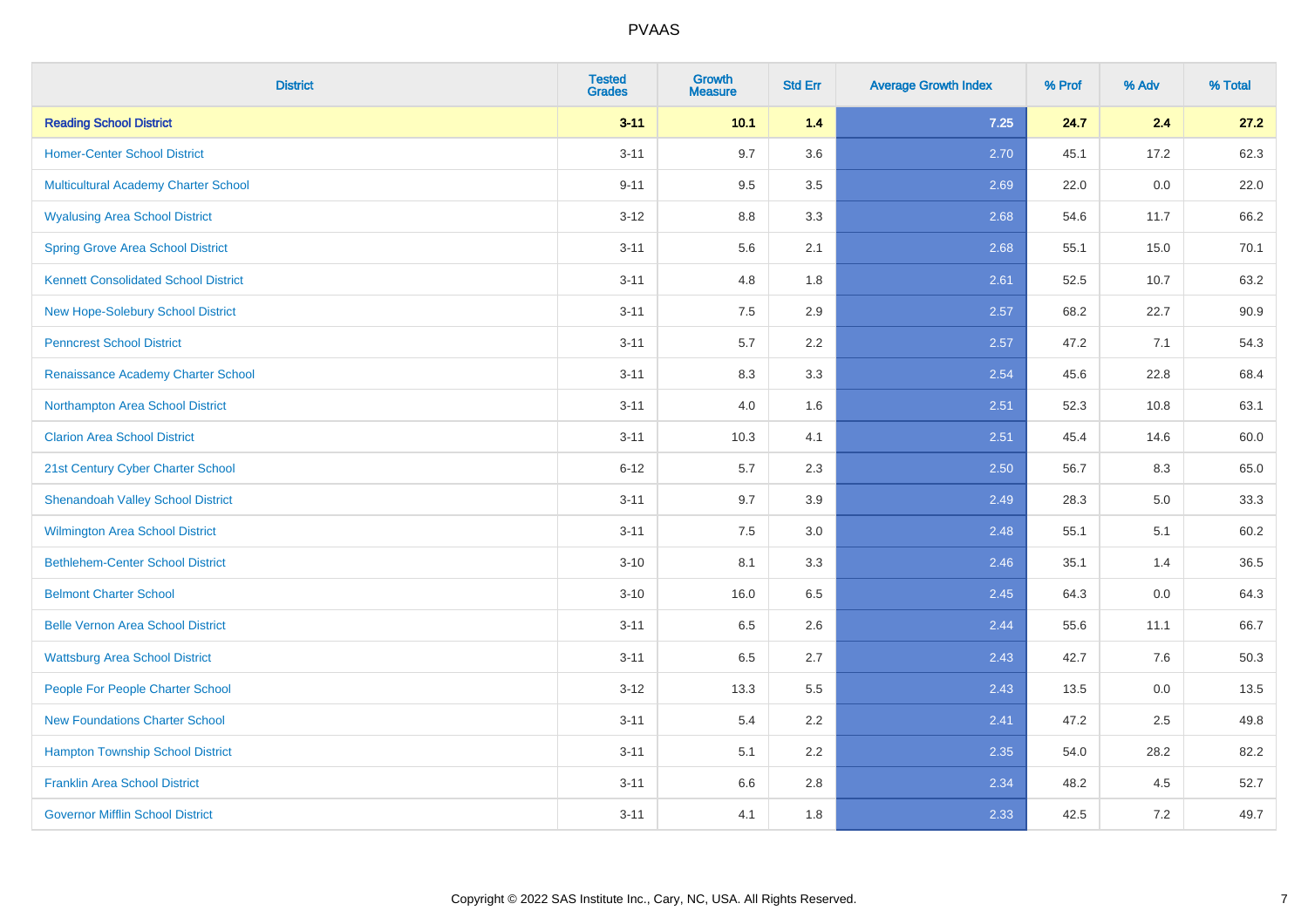| <b>District</b>                                        | <b>Tested</b><br><b>Grades</b> | Growth<br><b>Measure</b> | <b>Std Err</b> | <b>Average Growth Index</b> | % Prof | % Adv | % Total |
|--------------------------------------------------------|--------------------------------|--------------------------|----------------|-----------------------------|--------|-------|---------|
| <b>Reading School District</b>                         | $3 - 11$                       | 10.1                     | $1.4$          | 7.25                        | 24.7   | 2.4   | 27.2    |
| <b>Collegium Charter School</b>                        | $3 - 10$                       | 5.9                      | 2.5            | 2.33                        | 38.1   | 7.9   | 46.0    |
| <b>Richland School District</b>                        | $3 - 11$                       | 6.7                      | 2.9            | 2.33                        | 62.2   | 19.2  | 81.4    |
| <b>Brookville Area School District</b>                 | $3 - 11$                       | 6.9                      | 3.0            | 2.30                        | 55.2   | 15.6  | 70.8    |
| <b>Wilson Area School District</b>                     | $3 - 11$                       | 6.0                      | 2.6            | 2.30                        | 48.7   | 8.5   | 57.2    |
| <b>Agora Cyber Charter School</b>                      | $3 - 11$                       | 5.8                      | 2.6            | 2.28                        | 42.8   | 6.6   | 49.4    |
| <b>Carbondale Area School District</b>                 | $3 - 10$                       | 7.4                      | 3.3            | 2.25                        | 56.6   | 2.6   | 59.2    |
| <b>Carlynton School District</b>                       | $3 - 11$                       | 7.3                      | 3.3            | 2.22                        | 41.0   | 10.5  | 51.6    |
| Lincoln Leadership Academy Charter School              | $3 - 12$                       | 14.2                     | 6.4            | 2.22                        | 23.5   | 0.0   | 23.5    |
| Pennsylvania Distance Learning Charter School          | $3 - 12$                       | 9.3                      | 4.2            | 2.22                        | 42.2   | 3.1   | 45.3    |
| <b>Allegheny Valley School District</b>                | $3 - 11$                       | 8.5                      | 3.9            | 2.17                        | 53.1   | 12.2  | 65.3    |
| Pennsylvania Leadership Charter School                 | $3 - 11$                       | 4.6                      | 2.2            | 2.13                        | 55.4   | 11.2  | 66.7    |
| Community Academy Of Philadelphia Charter School       | $3 - 11$                       | 5.8                      | 2.7            | 2.12                        | 26.7   | 0.9   | 27.6    |
| <b>Muhlenberg School District</b>                      | $3 - 10$                       | 4.0                      | 1.9            | 2.10                        | 34.2   | 2.6   | 36.8    |
| <b>Eastern Lancaster County School District</b>        | $3 - 12$                       | 4.5                      | 2.2            | 2.09                        | 46.3   | 11.4  | 57.6    |
| <b>Grove City Area School District</b>                 | $3 - 12$                       | 5.1                      | 2.4            | 2.09                        | 36.4   | 16.5  | 52.8    |
| <b>South Western School District</b>                   | $3 - 12$                       | 3.9                      | 1.9            | 2.08                        | 60.2   | 8.1   | 68.3    |
| <b>Keystone Oaks School District</b>                   | $3 - 11$                       | $5.5\,$                  | 2.6            | 2.07                        | 53.2   | 12.1  | 65.4    |
| <b>Millcreek Township School District</b>              | $3 - 11$                       | 3.1                      | 1.5            | 2.06                        | 55.6   | 14.2  | 69.7    |
| <b>Coudersport Area School District</b>                | $3 - 11$                       | 7.7                      | 3.7            | 2.06                        | 55.7   | 8.2   | 63.9    |
| Dr Robert Ketterer Charter School Inc                  | $6 - 12$                       | 10.1                     | 5.0            | 2.04                        | 14.9   | 0.4   | 15.3    |
| <b>Chester Charter Scholars Academy Charter School</b> | $3 - 12$                       | 8.4                      | 4.1            | 2.03                        | 23.4   | 0.0   | 23.4    |
| <b>Blackhawk School District</b>                       | $3 - 11$                       | 4.7                      | 2.3            | 2.01                        | 55.8   | 8.8   | 64.6    |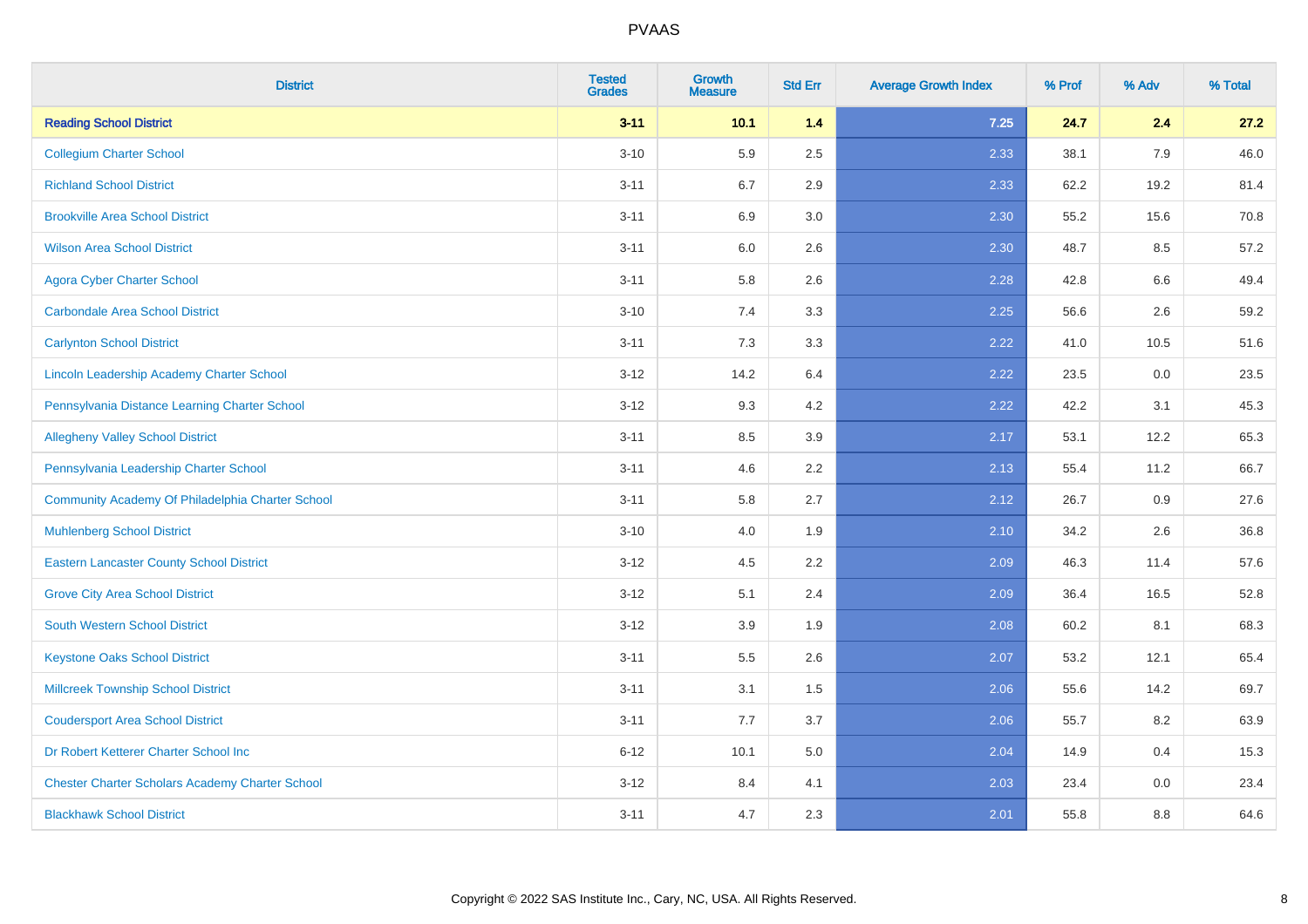| <b>District</b>                             | <b>Tested</b><br><b>Grades</b> | Growth<br><b>Measure</b> | <b>Std Err</b> | <b>Average Growth Index</b> | % Prof | % Adv | % Total |
|---------------------------------------------|--------------------------------|--------------------------|----------------|-----------------------------|--------|-------|---------|
| <b>Reading School District</b>              | $3 - 11$                       | 10.1                     | $1.4$          | $7.25$                      | 24.7   | 2.4   | 27.2    |
| Altoona Area School District                | $3 - 12$                       | 3.3                      | 1.6            | 1.99                        | 47.7   | 8.2   | 55.9    |
| <b>Central Valley School District</b>       | $3 - 10$                       | 4.8                      | 2.4            | 1.98                        | 56.9   | 9.0   | 65.9    |
| <b>West Allegheny School District</b>       | $3 - 12$                       | 4.0                      | 2.1            | 1.96                        | 63.1   | 15.7  | 78.8    |
| <b>Pottsville Area School District</b>      | $3 - 12$                       | 4.4                      | 2.3            | 1.94                        | 44.8   | 5.4   | 50.2    |
| <b>Beaver Area School District</b>          | $3 - 10$                       | 4.7                      | 2.4            | 1.94                        | 57.4   | 16.8  | 74.2    |
| <b>Western Wayne School District</b>        | $3 - 11$                       | 5.6                      | 2.9            | 1.93                        | 41.3   | 17.4  | 58.7    |
| <b>Steel Valley School District</b>         | $3 - 11$                       | 6.5                      | 3.4            | 1.89                        | 50.7   | 5.6   | 56.3    |
| <b>Sharon City School District</b>          | $3 - 11$                       | 4.9                      | 2.6            | 1.87                        | 48.2   | 5.3   | 53.4    |
| <b>Uniontown Area School District</b>       | $3 - 11$                       | 6.0                      | $3.2\,$        | 1.87                        | 62.4   | 5.9   | 68.2    |
| <b>Blacklick Valley School District</b>     | $3 - 11$                       | 8.0                      | 4.3            | 1.85                        | 34.1   | 0.0   | 34.1    |
| <b>Monessen City School District</b>        | $3 - 10$                       | 8.3                      | 4.5            | 1.85                        | 42.9   | 2.9   | 45.7    |
| <b>Hanover Public School District</b>       | $3 - 11$                       | 5.2                      | 2.8            | 1.83                        | 52.2   | 14.4  | 66.7    |
| <b>Laurel Highlands School District</b>     | $3 - 11$                       | 4.3                      | 2.4            | 1.81                        | 44.9   | 9.6   | 54.5    |
| <b>Sto-Rox School District</b>              | $3 - 10$                       | 6.6                      | 3.7            | 1.80                        | 13.4   | 0.0   | 13.4    |
| <b>York Academy Regional Charter School</b> | $3 - 11$                       | 9.0                      | 5.0            | 1.79                        | 55.2   | 0.0   | 55.2    |
| <b>Salisbury Township School District</b>   | $3 - 11$                       | 6.3                      | 3.6            | 1.77                        | 46.2   | 6.6   | 52.8    |
| <b>Bentworth School District</b>            | $3 - 11$                       | 5.7                      | 3.2            | 1.75                        | 44.2   | 19.5  | 63.6    |
| <b>Northgate School District</b>            | $3 - 11$                       | 6.3                      | 3.6            | 1.73                        | 53.3   | 16.7  | 70.0    |
| <b>Reach Cyber Charter School</b>           | $3 - 11$                       | 8.1                      | 4.7            | 1.72                        | 42.4   | 4.6   | 47.0    |
| <b>Oswayo Valley School District</b>        | $3 - 12$                       | 8.5                      | 5.0            | 1.68                        | 50.0   | 16.7  | 66.7    |
| <b>Central Bucks School District</b>        | $3 - 11$                       | 1.6                      | 0.9            | 1.66                        | 63.0   | 16.8  | 79.8    |
| Allegheny-Clarion Valley School District    | $3 - 10$                       | 7.8                      | 4.7            | 1.65                        | 53.3   | 3.3   | 56.7    |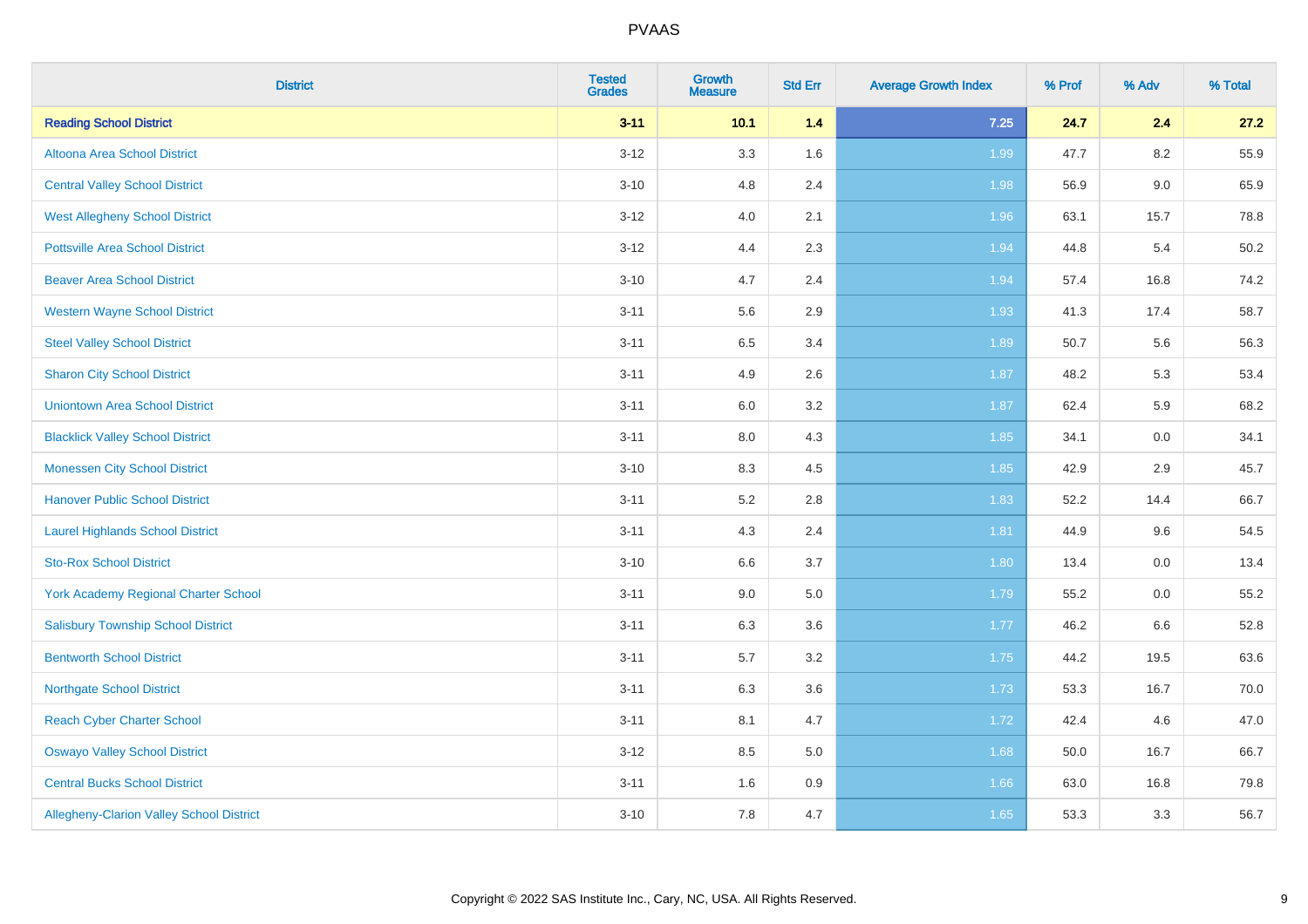| <b>District</b>                                    | <b>Tested</b><br><b>Grades</b> | <b>Growth</b><br><b>Measure</b> | <b>Std Err</b> | <b>Average Growth Index</b> | % Prof | % Adv   | % Total |
|----------------------------------------------------|--------------------------------|---------------------------------|----------------|-----------------------------|--------|---------|---------|
| <b>Reading School District</b>                     | $3 - 11$                       | 10.1                            | 1.4            | 7.25                        | 24.7   | 2.4     | 27.2    |
| <b>Conrad Weiser Area School District</b>          | $3 - 11$                       | 3.6                             | 2.2            | 1.63                        | 52.1   | 2.1     | 54.2    |
| Millersburg Area School District                   | $3 - 11$                       | 6.2                             | 3.8            | 1.63                        | 51.8   | 7.4     | 59.3    |
| <b>Esperanza Academy Charter School</b>            | $4 - 11$                       | 4.0                             | 2.5            | 1.61                        | 32.4   | 0.7     | 33.1    |
| <b>Hermitage School District</b>                   | $3 - 12$                       | 3.8                             | 2.4            | 1.60                        | 57.5   | 9.3     | 66.8    |
| <b>Pleasant Valley School District</b>             | $3 - 11$                       | 3.1                             | 2.0            | 1.57                        | 57.2   | 5.5     | 62.8    |
| <b>South Butler County School District</b>         | $3 - 10$                       | 3.9                             | 2.5            | 1.54                        | 53.1   | 16.6    | 69.7    |
| <b>Armstrong School District</b>                   | $3 - 11$                       | 2.6                             | 1.7            | 1.53                        | 51.5   | 6.1     | 57.6    |
| <b>Warrior Run School District</b>                 | $3 - 11$                       | 4.6                             | 3.0            | 1.51                        | 40.9   | 8.1     | 49.0    |
| <b>Burrell School District</b>                     | $3 - 11$                       | 4.5                             | 3.1            | 1.48                        | 58.5   | 13.8    | 72.3    |
| <b>Everett Area School District</b>                | $3 - 11$                       | 5.0                             | 3.4            | 1.47                        | 60.5   | 1.3     | 61.8    |
| <b>New Brighton Area School District</b>           | $3 - 11$                       | 4.6                             | 3.1            | 1.47                        | 60.9   | 5.8     | 66.7    |
| <b>Loyalsock Township School District</b>          | $3 - 12$                       | 4.2                             | 2.8            | 1.47                        | 54.3   | 2.1     | 56.4    |
| <b>Punxsutawney Area School District</b>           | $3 - 11$                       | 4.2                             | 2.9            | 1.45                        | 55.0   | 5.5     | 60.6    |
| <b>Towanda Area School District</b>                | $3 - 11$                       | 4.0                             | 2.8            | 1.44                        | 39.4   | $6.6\,$ | 46.0    |
| <b>Methacton School District</b>                   | $3 - 11$                       | 2.5                             | 1.7            | 1.43                        | 62.5   | 16.4    | 79.0    |
| <b>Lincoln Park Performing Arts Charter School</b> | $7 - 11$                       | 3.6                             | 2.5            | 1.42                        | 59.6   | 14.7    | 74.3    |
| <b>KIPP Dubois Charter School</b>                  | $9 - 10$                       | 4.7                             | 3.3            | 1.40                        | 31.0   | 1.4     | 32.4    |
| Capital Area School for the Arts Charter School    | $9 - 11$                       | 5.8                             | 4.1            | 1.39                        | 59.3   | 18.6    | 78.0    |
| <b>West York Area School District</b>              | $3 - 12$                       | 3.2                             | 2.3            | 1.38                        | 53.8   | 4.4     | 58.2    |
| <b>MaST Community Charter School II</b>            | $3 - 10$                       | 4.4                             | 3.2            | 1.37                        | 28.4   | 3.4     | 31.8    |
| <b>Pottsgrove School District</b>                  | $3 - 11$                       | 2.8                             | 2.0            | 1.35                        | 44.0   | 10.0    | 53.9    |
| Mastery Charter School - Shoemaker Campus          | $7 - 10$                       | 4.1                             | 3.0            | 1.34                        | 20.9   | 3.3     | 24.2    |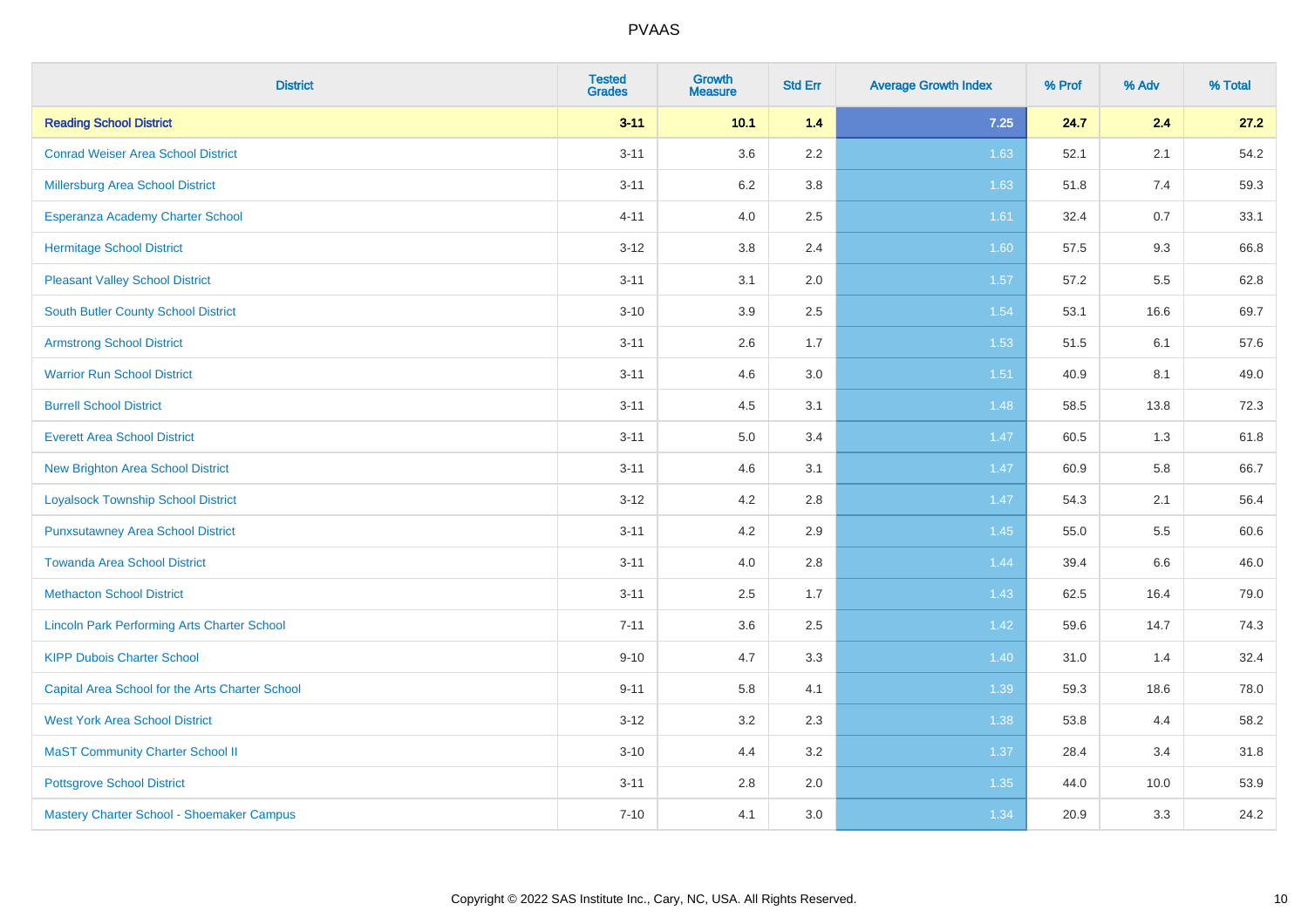| <b>District</b>                                | <b>Tested</b><br><b>Grades</b> | Growth<br><b>Measure</b> | <b>Std Err</b> | <b>Average Growth Index</b> | % Prof | % Adv | % Total |
|------------------------------------------------|--------------------------------|--------------------------|----------------|-----------------------------|--------|-------|---------|
| <b>Reading School District</b>                 | $3 - 11$                       | 10.1                     | $1.4$          | $7.25$                      | 24.7   | 2.4   | 27.2    |
| <b>Ligonier Valley School District</b>         | $3 - 11$                       | 4.2                      | 3.1            | 1.34                        | 59.1   | 10.3  | 69.5    |
| <b>Spring Cove School District</b>             | $3 - 11$                       | 3.4                      | 2.5            | 1.33                        | 47.8   | 12.7  | 60.4    |
| <b>Fairview School District</b>                | $3 - 11$                       | 3.4                      | 2.6            | 1.32                        | 57.2   | 17.6  | 74.8    |
| <b>Donegal School District</b>                 | $3 - 12$                       | 3.1                      | 2.4            | 1.29                        | 60.6   | 9.1   | 69.7    |
| <b>Line Mountain School District</b>           | $3 - 11$                       | 4.1                      | 3.2            | 1.27                        | 52.9   | 9.2   | 62.1    |
| <b>Woodland Hills School District</b>          | $3 - 12$                       | 3.2                      | 2.6            | 1.22                        | 31.4   | 3.6   | 35.0    |
| <b>Halifax Area School District</b>            | $3 - 11$                       | 4.7                      | 3.9            | 1.22                        | 61.5   | 9.6   | 71.2    |
| <b>Port Allegany School District</b>           | $3 - 11$                       | 4.4                      | 3.6            | 1.21                        | 28.1   | 9.4   | 37.5    |
| <b>Shanksville-Stonycreek School District</b>  | $3 - 10$                       | 7.0                      | 5.9            | 1.20                        | 64.7   | 17.6  | 82.4    |
| <b>Central Cambria School District</b>         | $3 - 11$                       | 3.0                      | 2.5            | 1.17                        | 56.2   | 9.7   | 66.0    |
| Esperanza Cyber Charter School                 | $3 - 11$                       | 7.1                      | 6.1            | $1.16$                      | 9.1    | 0.0   | 9.1     |
| <b>Tidioute Community Charter School</b>       | $3 - 11$                       | 5.7                      | 5.1            | 1.11                        | 34.4   | 21.9  | 56.2    |
| Morrisville Borough School District            | $3 - 11$                       | 4.8                      | 4.3            | 1.10                        | 30.2   | 2.3   | 32.6    |
| Leechburg Area School District                 | $3 - 11$                       | 4.4                      | 4.0            | 1.09                        | 47.8   | 19.6  | 67.4    |
| Meyersdale Area School District                | $3 - 11$                       | 4.2                      | 4.0            | 1.07                        | 43.1   | 6.9   | 50.0    |
| <b>General Mclane School District</b>          | $3 - 11$                       | 3.1                      | 2.9            | 1.07                        | 62.3   | 4.9   | 67.2    |
| <b>Williamsport Area School District</b>       | $3 - 11$                       | 1.9                      | 1.8            | 1.04                        | 44.1   | 12.8  | 56.9    |
| <b>Franklin Regional School District</b>       | $3 - 11$                       | 2.0                      | 1.9            | 1.02                        | 66.7   | 15.5  | 82.1    |
| <b>Manheim Central School District</b>         | $3 - 11$                       | 2.1                      | 2.1            | $1.01$                      | 53.2   | 11.6  | 64.8    |
| <b>Tunkhannock Area School District</b>        | $3 - 11$                       | 2.3                      | 2.2            | 1.01                        | 44.9   | 9.6   | 54.6    |
| <b>Mastery Charter School - Pickett Campus</b> | $6 - 10$                       | 5.6                      | 5.7            | 1.00                        | 27.8   | 0.0   | 27.8    |
| Lehigh Career & Technical Institute            | $10 - 12$                      | 5.6                      | 5.6            | 0.99                        | 78.3   | 0.0   | 78.3    |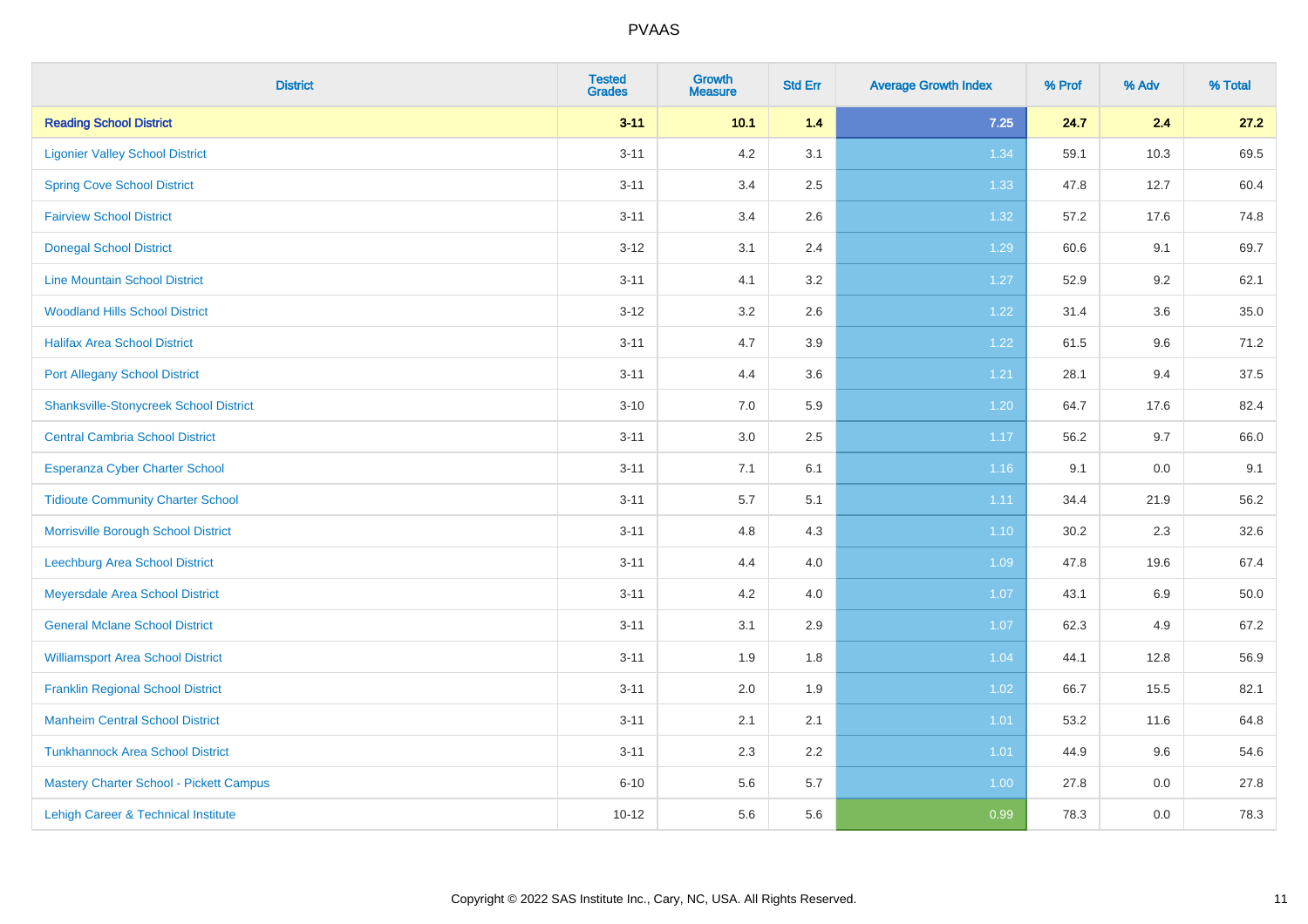| <b>District</b>                                | <b>Tested</b><br><b>Grades</b> | <b>Growth</b><br><b>Measure</b> | <b>Std Err</b> | <b>Average Growth Index</b> | % Prof | % Adv | % Total |
|------------------------------------------------|--------------------------------|---------------------------------|----------------|-----------------------------|--------|-------|---------|
| <b>Reading School District</b>                 | $3 - 11$                       | 10.1                            | 1.4            | $7.25$                      | 24.7   | 2.4   | 27.2    |
| <b>Bensalem Township School District</b>       | $3 - 11$                       | 1.6                             | 1.6            | 0.98                        | 38.8   | 8.3   | 47.1    |
| <b>Hopewell Area School District</b>           | $3 - 11$                       | 2.6                             | 2.7            | 0.97                        | 58.4   | 4.0   | 62.4    |
| <b>Berlin Brothersvalley School District</b>   | $3 - 11$                       | 4.0                             | 4.2            | 0.96                        | 48.8   | 14.0  | 62.8    |
| <b>Clairton City School District</b>           | $3 - 11$                       | 3.5                             | 3.7            | 0.95                        | 13.4   | 0.0   | 13.4    |
| <b>Lower Moreland Township School District</b> | $3 - 11$                       | 2.0                             | 2.2            | 0.95                        | 62.8   | 17.0  | 79.8    |
| <b>Baldwin-Whitehall School District</b>       | $3 - 11$                       | 1.8                             | 1.9            | 0.94                        | 58.6   | 8.6   | 67.1    |
| <b>Keystone School District</b>                | $3 - 11$                       | 3.1                             | 3.3            | 0.94                        | 50.6   | 6.5   | 57.1    |
| <b>Bedford Area School District</b>            | $3 - 11$                       | 2.5                             | 2.6            | 0.93                        | 48.5   | 10.0  | 58.5    |
| Northwestern Lehigh School District            | $3 - 11$                       | 2.2                             | 2.3            | 0.93                        | 53.3   | 9.7   | 63.0    |
| West Jefferson Hills School District           | $3 - 11$                       | 1.8                             | 2.1            | 0.88                        | 55.7   | 20.8  | 76.4    |
| South Fayette Township School District         | $3 - 11$                       | 1.7                             | 2.0            | 0.88                        | 61.0   | 26.5  | 87.6    |
| <b>North Clarion County School District</b>    | $3 - 12$                       | 3.7                             | 4.3            | 0.85                        | 67.5   | 15.0  | 82.5    |
| <b>Marple Newtown School District</b>          | $3 - 11$                       | 2.0                             | 2.4            | 0.81                        | 57.6   | 12.8  | 70.4    |
| <b>Mcguffey School District</b>                | $3 - 11$                       | 2.1                             | 2.6            | 0.81                        | 57.7   | 3.1   | 60.8    |
| <b>Camp Hill School District</b>               | $3 - 12$                       | 2.3                             | 3.0            | 0.78                        | 53.6   | 17.5  | 71.1    |
| Urban Pathways 6-12 Charter School             | $6 - 11$                       | 4.8                             | 6.4            | 0.75                        | 28.6   | 0.0   | 28.6    |
| Southeastern Greene School District            | $3 - 10$                       | 3.3                             | 4.6            | $\overline{0.72}$           | 57.6   | 6.1   | 63.6    |
| <b>Harmony Area School District</b>            | $3 - 10$                       | 4.5                             | 6.3            | 0.72                        | 33.3   | 13.3  | 46.7    |
| <b>Athens Area School District</b>             | $3 - 11$                       | 1.6                             | 2.5            | 0.64                        | 46.9   | 7.6   | 54.5    |
| <b>United School District</b>                  | $3 - 11$                       | 2.1                             | 3.4            | 0.63                        | 60.3   | 6.6   | 66.9    |
| <b>Laurel School District</b>                  | $3 - 11$                       | 1.8                             | 3.1            | 0.59                        | 70.1   | 2.3   | 72.4    |
| <b>Commodore Perry School District</b>         | $3 - 11$                       | 3.2                             | 5.5            | 0.58                        | 58.3   | 0.0   | 58.3    |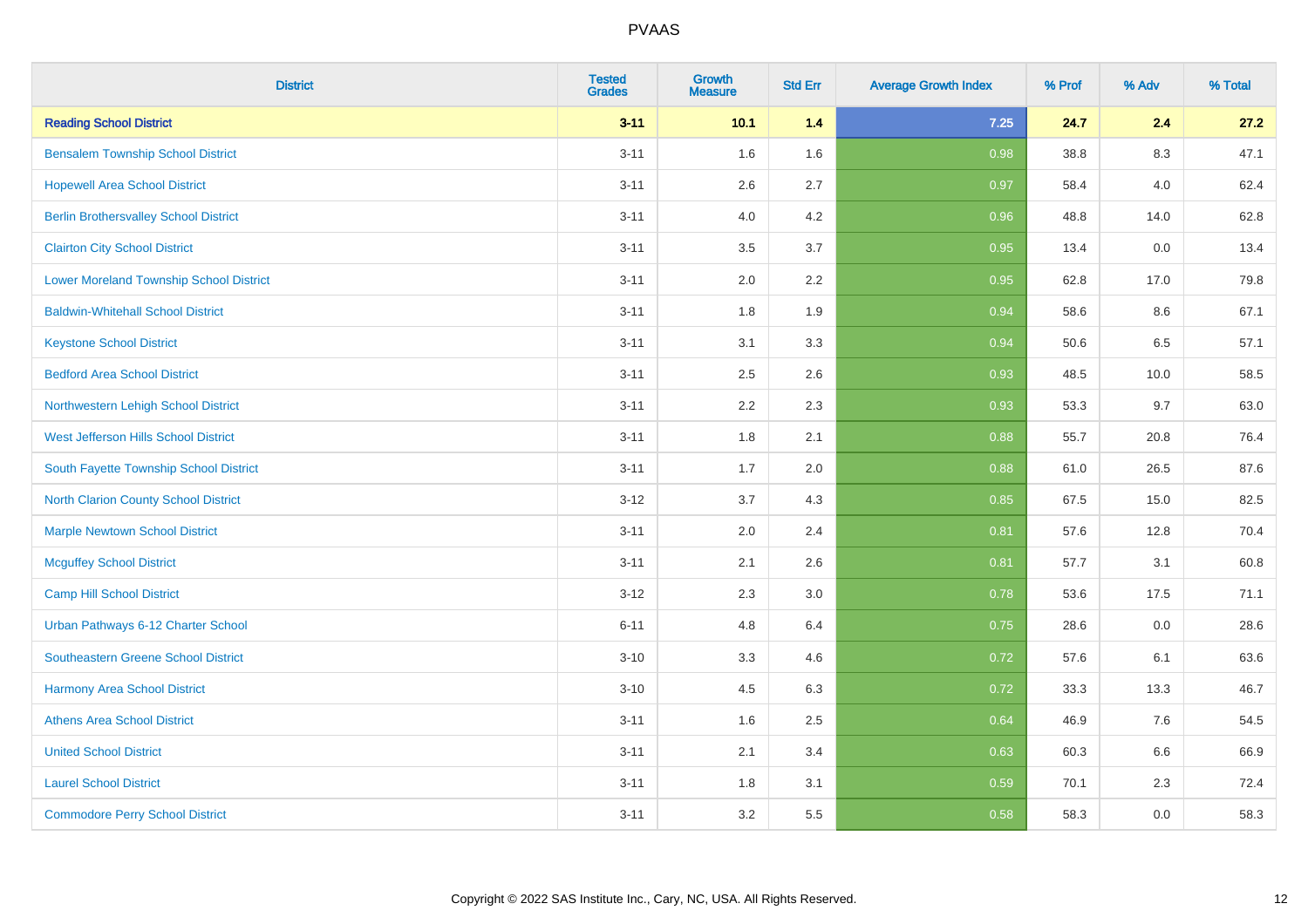| <b>District</b>                                   | <b>Tested</b><br><b>Grades</b> | <b>Growth</b><br><b>Measure</b> | <b>Std Err</b> | <b>Average Growth Index</b> | % Prof | % Adv | % Total |
|---------------------------------------------------|--------------------------------|---------------------------------|----------------|-----------------------------|--------|-------|---------|
| <b>Reading School District</b>                    | $3 - 11$                       | 10.1                            | 1.4            | 7.25                        | 24.7   | 2.4   | 27.2    |
| <b>Forbes Road School District</b>                | $3 - 11$                       | $2.8\,$                         | 5.1            | 0.56                        | 41.4   | 10.3  | 51.7    |
| <b>Schuylkill Valley School District</b>          | $3 - 11$                       | 1.4                             | 2.5            | 0.56                        | 55.1   | 10.2  | 65.3    |
| <b>Union School District</b>                      | $3 - 12$                       | 2.3                             | 4.2            | 0.54                        | 32.6   | 7.0   | 39.5    |
| <b>Radnor Township School District</b>            | $3 - 12$                       | 1.0                             | 2.1            | 0.50                        | 65.0   | 23.2  | 88.2    |
| <b>Hanover Area School District</b>               | $3 - 11$                       | 2.2                             | 4.6            | 0.48                        | 42.9   | 5.7   | 48.6    |
| <b>Purchase Line School District</b>              | $3 - 12$                       | 1.7                             | 3.5            | 0.47                        | 43.1   | 5.4   | 48.5    |
| <b>Upper Adams School District</b>                | $3 - 11$                       | 1.3                             | 2.9            | 0.47                        | 55.2   | 8.6   | 63.8    |
| <b>Roberto Clemente Charter School</b>            | $3 - 12$                       | 2.2                             | 4.9            | 0.45                        | 27.5   | 5.0   | 32.5    |
| <b>Union Area School District</b>                 | $3 - 11$                       | 1.9                             | 4.3            | 0.44                        | 61.5   | 0.0   | 61.5    |
| <b>Mastery Charter High School-Lenfest Campus</b> | $7 - 11$                       | 2.5                             | 5.7            | 0.43                        | 40.0   | 0.0   | 40.0    |
| <b>Galeton Area School District</b>               | $3 - 11$                       | 2.2                             | 5.3            | 0.42                        | 41.3   | 4.4   | 45.6    |
| <b>Newport School District</b>                    | $3 - 12$                       | 1.4                             | 3.5            | 0.41                        | 51.5   | 10.3  | 61.8    |
| <b>Tussey Mountain School District</b>            | $3 - 12$                       | 1.5                             | 3.7            | 0.40                        | 38.6   | 1.8   | 40.4    |
| <b>South Eastern School District</b>              | $3 - 11$                       | 0.9                             | 2.4            | 0.39                        | 54.8   | 6.6   | 61.4    |
| <b>Gateway School District</b>                    | $3 - 11$                       | $0.8\,$                         | 2.2            | 0.38                        | 52.1   | 13.8  | 65.9    |
| <b>Wallingford-Swarthmore School District</b>     | $3 - 10$                       | 0.9                             | 2.4            | 0.38                        | 64.4   | 22.7  | 87.1    |
| <b>Lakeland School District</b>                   | $3 - 11$                       | 1.1                             | 2.8            | 0.38                        | 48.6   | 3.7   | 52.3    |
| <b>Lower Dauphin School District</b>              | $3 - 11$                       | 0.6                             | 1.9            | 0.33                        | 49.2   | 12.6  | 61.8    |
| <b>Wyomissing Area School District</b>            | $3 - 12$                       | 0.8                             | 2.6            | 0.33                        | 55.7   | 17.6  | 73.3    |
| <b>Mastery Charter School - Thomas Campus</b>     | $3 - 10$                       | 2.1                             | 6.2            | 0.33                        | 28.6   | 0.0   | 28.6    |
| Lehigh Valley Academy Regional Charter School     | $3 - 11$                       | 0.7                             | 2.3            | 0.32                        | 46.3   | 5.0   | 51.4    |
| <b>Greater Latrobe School District</b>            | $3 - 11$                       | 0.6                             | 1.9            | 0.31                        | 55.5   | 14.1  | 69.5    |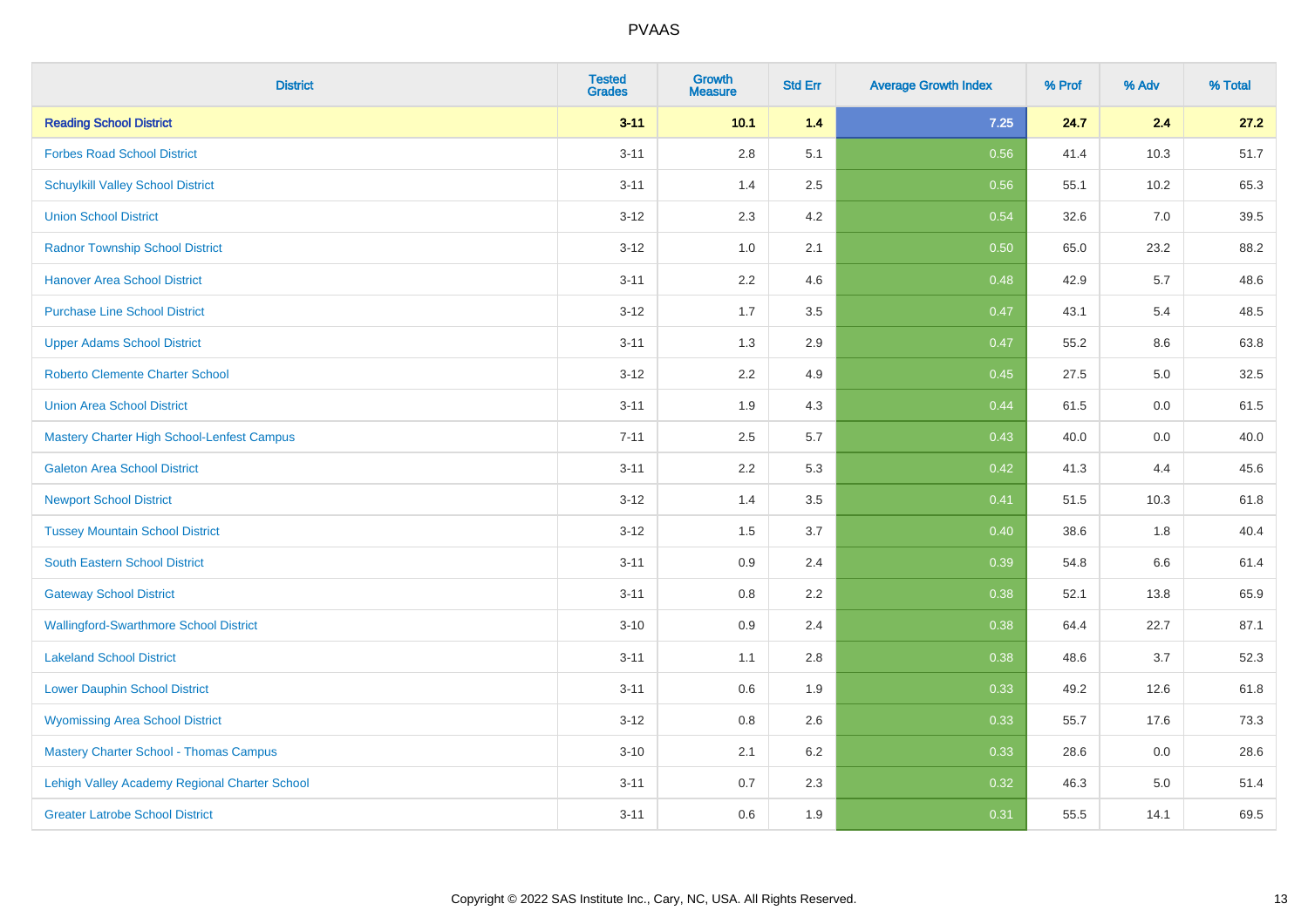| <b>District</b>                              | <b>Tested</b><br><b>Grades</b> | <b>Growth</b><br><b>Measure</b> | <b>Std Err</b> | <b>Average Growth Index</b> | % Prof | % Adv   | % Total |
|----------------------------------------------|--------------------------------|---------------------------------|----------------|-----------------------------|--------|---------|---------|
| <b>Reading School District</b>               | $3 - 11$                       | 10.1                            | 1.4            | $7.25$                      | 24.7   | 2.4     | 27.2    |
| <b>Greenville Area School District</b>       | $3 - 11$                       | $0.7\,$                         | 2.9            | 0.26                        | 53.4   | 6.9     | 60.3    |
| <b>Bloomsburg Area School District</b>       | $3 - 10$                       | 0.7                             | 3.0            | 0.23                        | 55.9   | 11.8    | 67.6    |
| <b>Jersey Shore Area School District</b>     | $3 - 11$                       | $0.5\,$                         | 2.6            | 0.21                        | 47.1   | 9.2     | 56.2    |
| <b>Reynolds School District</b>              | $3 - 10$                       | 0.5                             | 3.4            | 0.16                        | 52.1   | 7.0     | 59.2    |
| <b>Brockway Area School District</b>         | $3 - 11$                       | $0.6\,$                         | 3.6            | 0.16                        | 49.2   | 7.7     | 56.9    |
| Northern Lebanon School District             | $3 - 11$                       | 0.4                             | 2.5            | 0.15                        | 28.0   | 3.0     | 31.0    |
| <b>Danville Area School District</b>         | $3 - 11$                       | 0.4                             | 2.6            | 0.15                        | 57.4   | 18.4    | 75.7    |
| <b>Smethport Area School District</b>        | $3 - 12$                       | 0.6                             | 3.9            | 0.15                        | 37.0   | 1.8     | 38.9    |
| Insight PA Cyber Charter School              | $3 - 11$                       | $0.7\,$                         | 5.7            | 0.12                        | 50.0   | 4.8     | 54.8    |
| <b>Hempfield School District</b>             | $3 - 11$                       | 0.1                             | 1.4            | 0.08                        | 58.2   | 9.9     | 68.2    |
| <b>West Branch Area School District</b>      | $3 - 11$                       | 0.2                             | 3.8            | 0.05                        | 47.2   | 1.9     | 49.1    |
| <b>East Stroudsburg Area School District</b> | $3 - 11$                       | 0.1                             | 1.6            | 0.05                        | 45.8   | 7.8     | 53.6    |
| <b>Wilkes-Barre Area School District</b>     | $3 - 11$                       | 0.1                             | 3.2            | 0.02                        | 35.5   | 5.4     | 40.9    |
| <b>Susquenita School District</b>            | $3 - 11$                       | $-0.1$                          | 2.8            | $-0.01$                     | 47.7   | 10.1    | 57.8    |
| Penn Cambria School District                 | $3 - 11$                       | $-0.0$                          | 2.7            | $-0.01$                     | 61.5   | 7.7     | 69.2    |
| <b>Kutztown Area School District</b>         | $3 - 12$                       | $-0.2$                          | 3.2            | $-0.05$                     | 55.4   | 13.3    | 68.7    |
| <b>Avella Area School District</b>           | $3 - 12$                       | $-0.3$                          | 4.7            | $-0.05$                     | 49.3   | 14.5    | 63.8    |
| <b>Mercer Area School District</b>           | $3 - 11$                       | $-0.2$                          | 3.3            | $-0.06$                     | 56.0   | $8.0\,$ | 64.0    |
| <b>Warren County School District</b>         | $3 - 11$                       | $-0.1$                          | 1.8            | $-0.06$                     | 37.2   | 5.3     | 42.6    |
| <b>Chester-Upland School District</b>        | $3 - 11$                       | $-0.3$                          | 2.7            | $-0.09$                     | 13.8   | 0.8     | 14.6    |
| New Kensington-Arnold School District        | $3 - 11$                       | $-0.4$                          | 3.8            | $-0.10$                     | 40.7   | 3.7     | 44.4    |
| <b>Blue Ridge School District</b>            | $3 - 11$                       | $-0.5$                          | 3.6            | $-0.12$                     | 44.6   | 3.1     | 47.7    |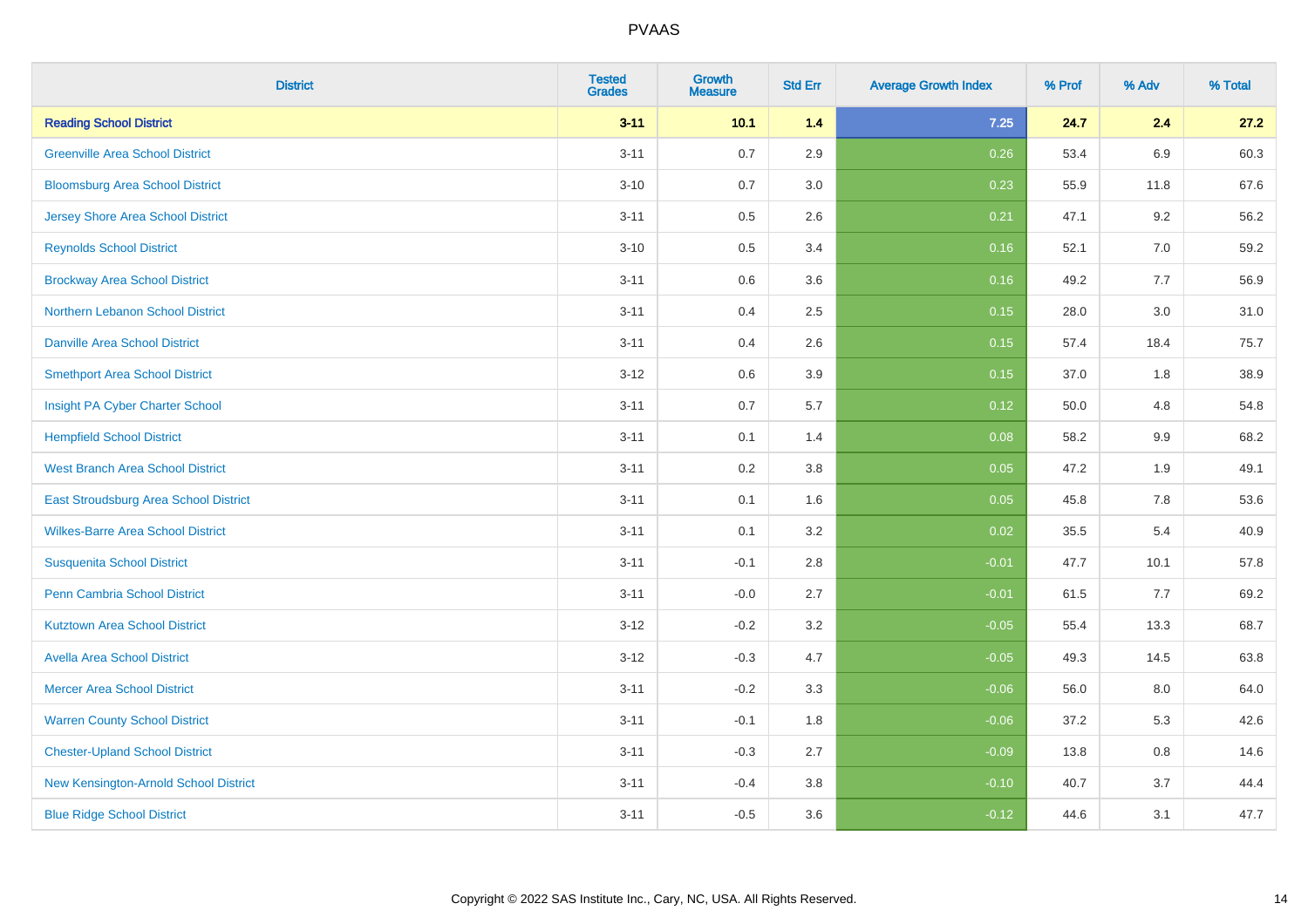| <b>District</b>                                    | <b>Tested</b><br><b>Grades</b> | <b>Growth</b><br><b>Measure</b> | <b>Std Err</b> | <b>Average Growth Index</b> | % Prof | % Adv   | % Total |
|----------------------------------------------------|--------------------------------|---------------------------------|----------------|-----------------------------|--------|---------|---------|
| <b>Reading School District</b>                     | $3 - 11$                       | 10.1                            | 1.4            | 7.25                        | 24.7   | 2.4     | 27.2    |
| <b>Central Fulton School District</b>              | $3 - 11$                       | $-0.5$                          | 3.5            | $-0.14$                     | 51.4   | $8.6\,$ | 60.0    |
| <b>Otto-Eldred School District</b>                 | $3 - 11$                       | $-0.7$                          | 4.2            | $-0.15$                     | 56.2   | 6.2     | 62.5    |
| <b>Oley Valley School District</b>                 | $3 - 11$                       | $-0.4$                          | 2.8            | $-0.15$                     | 43.1   | 12.9    | 56.0    |
| Philadelphia Electrical & Tech Charter High School | $10 - 10$                      | $-0.5$                          | 2.9            | $-0.15$                     | 8.8    | 0.0     | $8.8\,$ |
| <b>Bellefonte Area School District</b>             | $3 - 11$                       | $-0.4$                          | 2.2            | $-0.17$                     | 47.6   | 10.6    | 58.2    |
| <b>Southern Lehigh School District</b>             | $3 - 11$                       | $-0.4$                          | 2.3            | $-0.17$                     | 66.1   | 11.9    | 78.0    |
| <b>Crestwood School District</b>                   | $3 - 11$                       | $-0.4$                          | 2.4            | $-0.17$                     | 57.4   | 17.0    | 74.4    |
| <b>Achievement House Charter School</b>            | $7 - 11$                       | $-0.7$                          | 4.0            | $-0.17$                     | 32.5   | 2.6     | 35.1    |
| <b>Millville Area School District</b>              | $3 - 12$                       | $-0.9$                          | 4.7            | $-0.18$                     | 51.4   | 5.4     | 56.8    |
| <b>Mount Carmel Area School District</b>           | $3 - 11$                       | $-0.6$                          | 3.1            | $-0.18$                     | 45.3   | 2.1     | 47.4    |
| <b>Westinghouse Arts Academy Charter School</b>    | $9 - 10$                       | $-0.7$                          | 3.6            | $-0.19$                     | 59.2   | 8.4     | 67.6    |
| <b>Panther Valley School District</b>              | $3 - 12$                       | $-0.6$                          | 3.3            | $-0.19$                     | 47.9   | 4.3     | 52.1    |
| <b>Harrisburg City School District</b>             | $3 - 11$                       | $-0.4$                          | 2.1            | $-0.19$                     | 15.1   | 0.4     | 15.5    |
| <b>Girard School District</b>                      | $3 - 11$                       | $-0.6$                          | 2.7            | $-0.22$                     | 53.9   | 15.6    | 69.6    |
| <b>Lakeview School District</b>                    | $3 - 11$                       | $-0.9$                          | 3.7            | $-0.24$                     | 60.3   | 3.2     | 63.5    |
| <b>Glendale School District</b>                    | $3 - 10$                       | $-0.9$                          | 3.7            | $-0.24$                     | 50.0   | 5.4     | 55.4    |
| <b>Penn Manor School District</b>                  | $3 - 11$                       | $-0.4$                          | 1.6            | $-0.25$                     | 51.9   | 12.6    | 64.5    |
| <b>Tuscarora School District</b>                   | $3 - 11$                       | $-0.6$                          | 2.3            | $-0.27$                     | 45.1   | 8.1     | 53.2    |
| <b>Cornell School District</b>                     | $3 - 11$                       | $-1.6$                          | $5.0\,$        | $-0.32$                     | 33.8   | 1.5     | 35.4    |
| <b>Albert Gallatin Area School District</b>        | $3 - 11$                       | $-0.8$                          | 2.4            | $-0.32$                     | 54.5   | 10.0    | 64.6    |
| Hope For Hyndman Charter School                    | $3 - 11$                       | $-2.0$                          | 6.1            | $-0.32$                     | 33.3   | 0.0     | 33.3    |
| <b>Palmerton Area School District</b>              | $3 - 11$                       | $-1.2$                          | 3.0            | $-0.39$                     | 57.4   | 5.0     | 62.4    |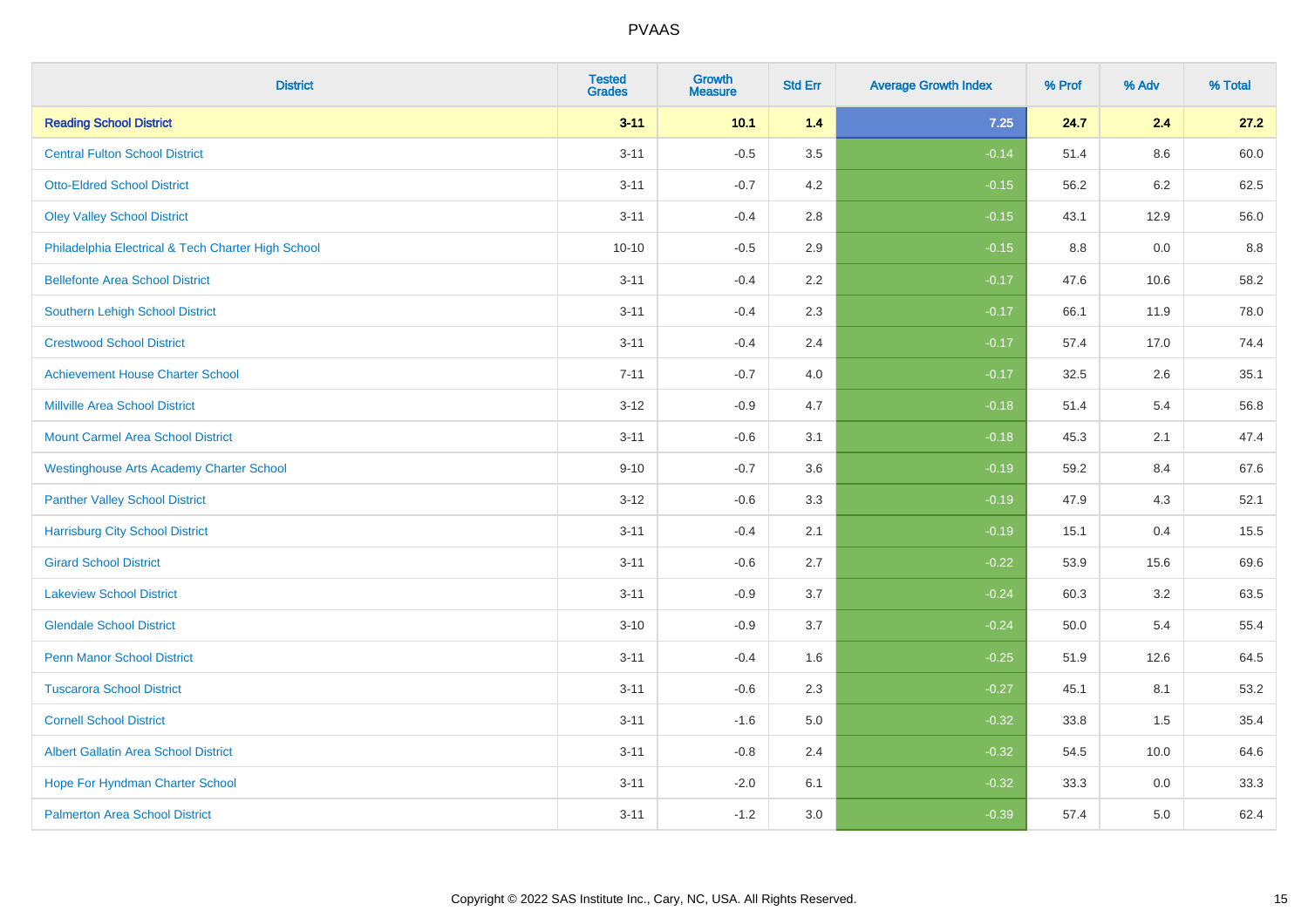| <b>District</b>                                         | <b>Tested</b><br><b>Grades</b> | <b>Growth</b><br><b>Measure</b> | <b>Std Err</b> | <b>Average Growth Index</b> | % Prof | % Adv   | % Total |
|---------------------------------------------------------|--------------------------------|---------------------------------|----------------|-----------------------------|--------|---------|---------|
| <b>Reading School District</b>                          | $3 - 11$                       | 10.1                            | 1.4            | 7.25                        | 24.7   | 2.4     | 27.2    |
| <b>Bellwood-Antis School District</b>                   | $3 - 10$                       | $-1.2$                          | 3.2            | $-0.39$                     | 55.1   | 10.1    | 65.2    |
| <b>Sharpsville Area School District</b>                 | $3 - 11$                       | $-1.4$                          | 3.5            | $-0.40$                     | 55.2   | 13.4    | 68.7    |
| North Schuylkill School District                        | $3 - 11$                       | $-1.0$                          | 2.4            | $-0.42$                     | 41.8   | 5.1     | 46.8    |
| <b>Bangor Area School District</b>                      | $3 - 12$                       | $-0.9$                          | 2.0            | $-0.43$                     | 44.3   | 4.7     | 49.0    |
| <b>Shaler Area School District</b>                      | $3 - 11$                       | $-0.8$                          | 1.9            | $-0.43$                     | 49.1   | 9.6     | 58.7    |
| <b>Conewago Valley School District</b>                  | $3 - 12$                       | $-0.9$                          | 2.0            | $-0.45$                     | 51.7   | 9.6     | 61.3    |
| <b>Elizabethtown Area School District</b>               | $3 - 12$                       | $-0.9$                          | 1.9            | $-0.47$                     | 50.0   | 11.2    | 61.2    |
| Center For Student Learning Charter School At Pennsbury | $6 - 12$                       | $-2.9$                          | 6.1            | $-0.47$                     | 42.9   | 0.0     | 42.9    |
| South Side Area School District                         | $3 - 11$                       | $-1.6$                          | 3.3            | $-0.48$                     | 50.0   | 6.8     | 56.8    |
| <b>Wyoming Area School District</b>                     | $3 - 10$                       | $-1.3$                          | 2.6            | $-0.50$                     | 53.8   | 10.8    | 64.6    |
| <b>Canon-Mcmillan School District</b>                   | $3 - 11$                       | $-0.8$                          | 1.6            | $-0.50$                     | 58.7   | 15.9    | 74.6    |
| <b>Central Greene School District</b>                   | $3 - 11$                       | $-1.6$                          | 2.8            | $-0.55$                     | 54.2   | 2.8     | 57.0    |
| <b>Mid Valley School District</b>                       | $3 - 10$                       | $-1.7$                          | 3.0            | $-0.55$                     | 45.1   | $7.8\,$ | 52.9    |
| <b>Manheim Township School District</b>                 | $3 - 12$                       | $-0.9$                          | 1.6            | $-0.58$                     | 53.2   | 15.5    | 68.7    |
| <b>Clarion-Limestone Area School District</b>           | $3 - 12$                       | $-2.5$                          | 4.1            | $-0.60$                     | 56.8   | 6.8     | 63.6    |
| <b>Burgettstown Area School District</b>                | $3 - 11$                       | $-2.1$                          | 3.4            | $-0.62$                     | 50.0   | 1.4     | 51.4    |
| <b>Susquehanna Community School District</b>            | $3 - 11$                       | $-2.8$                          | 4.2            | $-0.66$                     | 49.4   | 6.9     | 56.3    |
| <b>Fannett-Metal School District</b>                    | $3 - 11$                       | $-3.4$                          | 5.1            | $-0.67$                     | 38.7   | 8.1     | 46.8    |
| <b>Cheltenham School District</b>                       | $3 - 11$                       | $-1.4$                          | 2.1            | $-0.67$                     | 46.1   | 10.0    | 56.1    |
| <b>North Pocono School District</b>                     | $3 - 11$                       | $-2.3$                          | 3.4            | $-0.68$                     | 52.0   | 16.4    | 68.5    |
| Mt Lebanon School District                              | $3 - 11$                       | $-1.0$                          | 1.5            | $-0.70$                     | 61.9   | 24.0    | 85.9    |
| <b>Lehighton Area School District</b>                   | $3 - 11$                       | $-1.6$                          | 2.3            | $-0.70$                     | 51.1   | 5.6     | 56.7    |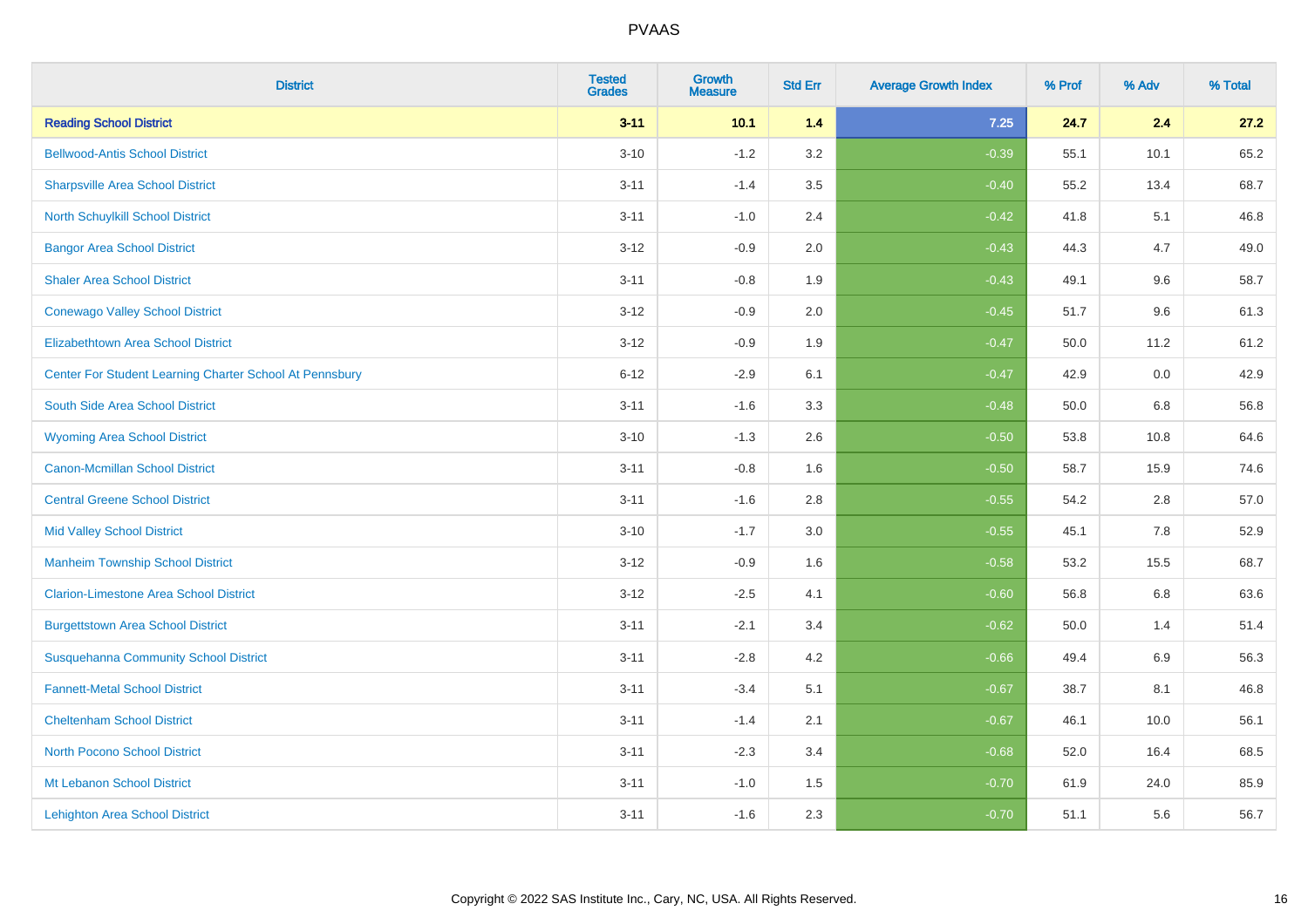| <b>District</b>                               | <b>Tested</b><br><b>Grades</b> | <b>Growth</b><br><b>Measure</b> | <b>Std Err</b> | <b>Average Growth Index</b> | % Prof | % Adv | % Total |
|-----------------------------------------------|--------------------------------|---------------------------------|----------------|-----------------------------|--------|-------|---------|
| <b>Reading School District</b>                | $3 - 11$                       | 10.1                            | 1.4            | 7.25                        | 24.7   | 2.4   | 27.2    |
| Huntingdon Area School District               | $3 - 11$                       | $-2.0$                          | 2.7            | $-0.72$                     | 36.8   | 10.3  | 47.0    |
| <b>Bald Eagle Area School District</b>        | $3 - 11$                       | $-2.1$                          | 2.7            | $-0.75$                     | 48.4   | 9.4   | 57.7    |
| <b>Turkeyfoot Valley Area School District</b> | $3 - 12$                       | $-4.3$                          | 5.6            | $-0.76$                     | 22.0   | 5.1   | 27.1    |
| <b>Gillingham Charter School</b>              | $3 - 11$                       | $-4.4$                          | 5.6            | $-0.77$                     | 20.8   | 8.3   | 29.2    |
| <b>Conemaugh Valley School District</b>       | $3 - 12$                       | $-3.2$                          | 4.1            | $-0.78$                     | 48.2   | 5.6   | 53.7    |
| <b>Northeast Bradford School District</b>     | $3 - 10$                       | $-3.1$                          | 4.0            | $-0.78$                     | 33.9   | 3.4   | 37.3    |
| Shenango Area School District                 | $3 - 11$                       | $-2.6$                          | 3.3            | $-0.79$                     | 50.6   | 13.9  | 64.6    |
| <b>Lebanon School District</b>                | $3 - 11$                       | $-1.6$                          | 1.9            | $-0.80$                     | 24.4   | 2.6   | 27.0    |
| <b>Forest Area School District</b>            | $3 - 11$                       | $-4.4$                          | 5.4            | $-0.81$                     | 36.2   | 2.1   | 38.3    |
| <b>Chartiers Valley School District</b>       | $3 - 11$                       | $-1.7$                          | 2.0            | $-0.81$                     | 54.7   | 8.4   | 63.1    |
| <b>Phoenixville Area School District</b>      | $3 - 11$                       | $-1.7$                          | 2.1            | $-0.83$                     | 59.9   | 10.6  | 70.5    |
| <b>Charleroi School District</b>              | $3 - 11$                       | $-2.6$                          | 3.0            | $-0.86$                     | 55.7   | 7.4   | 63.1    |
| <b>Montour School District</b>                | $3 - 11$                       | $-1.8$                          | 2.1            | $-0.88$                     | 61.4   | 15.1  | 76.5    |
| <b>Columbia Borough School District</b>       | $3 - 12$                       | $-3.1$                          | 3.5            | $-0.89$                     | 29.5   | 1.9   | 31.4    |
| <b>Sullivan County School District</b>        | $3 - 10$                       | $-4.0$                          | 4.4            | $-0.90$                     | 66.7   | 2.6   | 69.2    |
| <b>Austin Area School District</b>            | $3 - 11$                       | $-5.7$                          | 6.4            | $-0.90$                     | 33.3   | 5.6   | 38.9    |
| <b>Wyoming Valley West School District</b>    | $3 - 11$                       | $-2.2$                          | 2.4            | $-0.91$                     | 49.4   | 3.0   | 52.4    |
| Imhotep Institute Charter High School         | $9 - 11$                       | $-5.3$                          | 5.8            | $-0.92$                     | 25.0   | 0.0   | 25.0    |
| <b>North Hills School District</b>            | $3 - 11$                       | $-1.8$                          | 1.8            | $-0.96$                     | 59.1   | 14.1  | 73.2    |
| <b>Seneca Valley School District</b>          | $3 - 11$                       | $-1.4$                          | 1.4            | $-0.99$                     | 57.2   | 11.4  | 68.6    |
| <b>Valley Grove School District</b>           | $3 - 10$                       | $-3.7$                          | 3.7            | $-1.01$                     | 51.2   | 6.1   | 57.3    |
| <b>Lewisburg Area School District</b>         | $3 - 11$                       | $-2.7$                          | 2.6            | $-1.03$                     | 57.0   | 18.5  | 75.6    |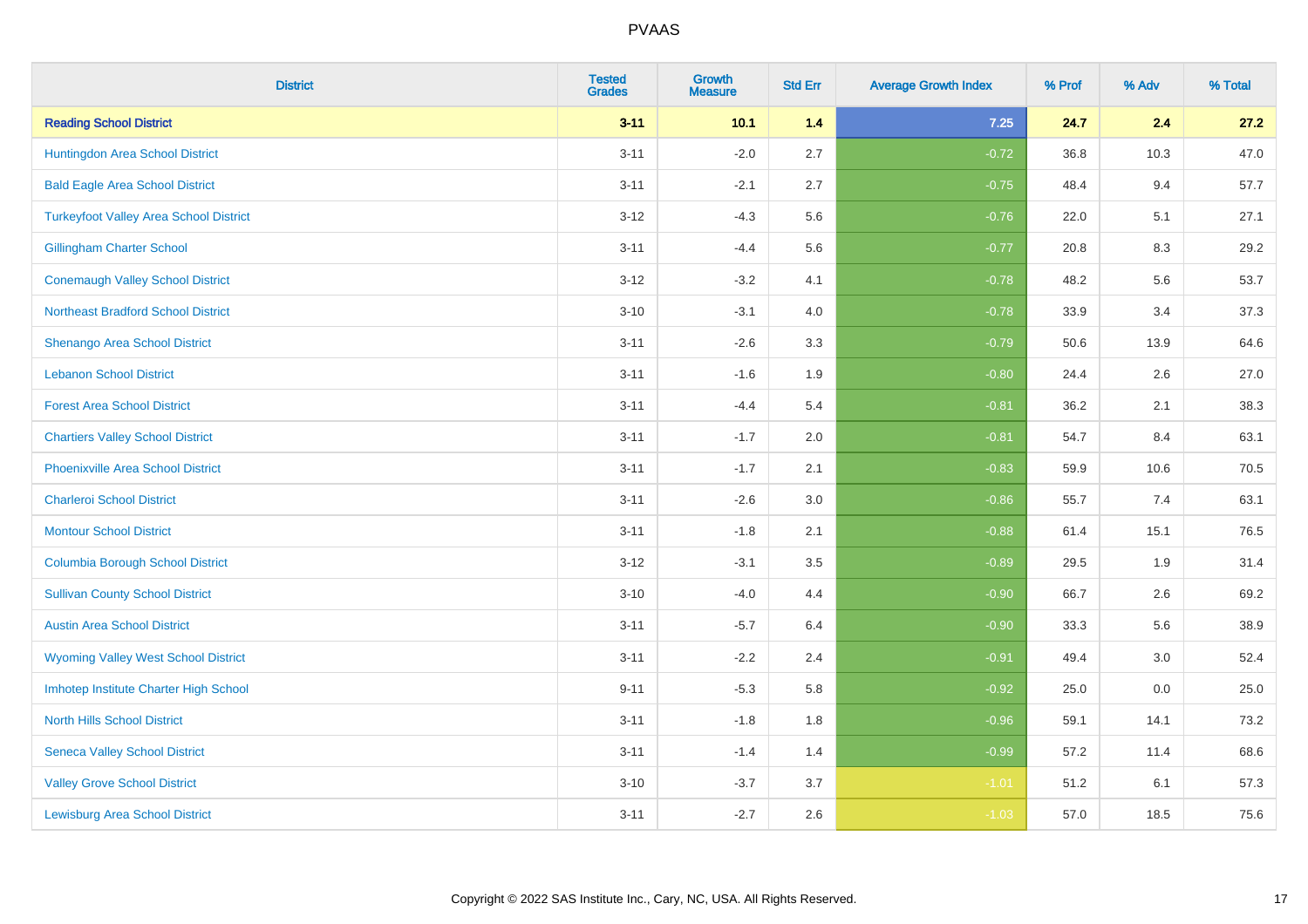| <b>District</b>                                | <b>Tested</b><br><b>Grades</b> | <b>Growth</b><br><b>Measure</b> | <b>Std Err</b> | <b>Average Growth Index</b> | % Prof | % Adv | % Total |
|------------------------------------------------|--------------------------------|---------------------------------|----------------|-----------------------------|--------|-------|---------|
| <b>Reading School District</b>                 | $3 - 11$                       | 10.1                            | 1.4            | 7.25                        | 24.7   | 2.4   | 27.2    |
| <b>West Greene School District</b>             | $3 - 11$                       | $-4.5$                          | 4.3            | $-1.04$                     | 36.6   | 7.3   | 43.9    |
| <b>Quaker Valley School District</b>           | $3 - 11$                       | $-2.8$                          | 2.6            | $-1.08$                     | 55.2   | 13.2  | 68.4    |
| Oil City Area School District                  | $3 - 11$                       | $-2.9$                          | 2.6            | $-1.08$                     | 44.4   | 5.8   | 50.2    |
| <b>Conemaugh Township Area School District</b> | $3 - 12$                       | $-3.7$                          | 3.4            | $-1.09$                     | 53.8   | 17.6  | 71.4    |
| <b>Riverside School District</b>               | $3 - 11$                       | $-3.2$                          | 3.0            | $-1.09$                     | 43.0   | 9.0   | 52.0    |
| Juniata Valley School District                 | $3 - 11$                       | $-3.9$                          | 3.5            | $-1.10$                     | 44.4   | 3.5   | 47.8    |
| <b>Dallas School District</b>                  | $3 - 11$                       | $-2.5$                          | 2.2            | $-1.12$                     | 54.9   | 7.6   | 62.4    |
| Jeannette City School District                 | $3 - 11$                       | $-4.3$                          | 3.8            | $-1.13$                     | 46.7   | 7.5   | 54.2    |
| <b>Antietam School District</b>                | $3 - 10$                       | $-4.3$                          | 3.8            | $-1.13$                     | 36.4   | 5.4   | 41.8    |
| <b>Kane Area School District</b>               | $3 - 10$                       | $-3.7$                          | 3.2            | $-1.17$                     | 39.5   | 9.9   | 49.4    |
| <b>Chichester School District</b>              | $3 - 11$                       | $-2.7$                          | 2.3            | $-1.17$                     | 44.6   | 6.6   | 51.2    |
| <b>Chestnut Ridge School District</b>          | $3 - 12$                       | $-3.4$                          | $2.9\,$        | $-1.17$                     | 46.6   | 5.8   | 52.4    |
| <b>Big Beaver Falls Area School District</b>   | $3 - 11$                       | $-3.9$                          | 3.3            | $-1.18$                     | 34.1   | 3.5   | 37.6    |
| <b>Greater Johnstown School District</b>       | $3 - 11$                       | $-3.1$                          | 2.6            | $-1.19$                     | 26.1   | 0.0   | 26.1    |
| <b>Riverview School District</b>               | $3 - 11$                       | $-4.6$                          | 3.8            | $-1.20$                     | 57.9   | 15.8  | 73.7    |
| <b>Scranton School District</b>                | $3 - 12$                       | $-2.9$                          | 2.4            | $-1.22$                     | 45.6   | 3.6   | 49.1    |
| <b>Elk Lake School District</b>                | $3 - 11$                       | $-4.0$                          | 3.3            | $-1.23$                     | 46.2   | 3.3   | 49.4    |
| <b>Apollo-Ridge School District</b>            | $3 - 12$                       | $-4.7$                          | 3.7            | $-1.24$                     | 50.0   | 10.0  | 60.0    |
| <b>Troy Area School District</b>               | $3 - 10$                       | $-4.3$                          | 3.4            | $-1.26$                     | 43.2   | 5.7   | 48.9    |
| <b>Bristol Borough School District</b>         | $3 - 12$                       | $-4.3$                          | 3.4            | $-1.27$                     | 39.7   | 1.3   | 41.0    |
| <b>Shade-Central City School District</b>      | $3 - 11$                       | $-5.9$                          | 4.6            | $-1.28$                     | 27.8   | 0.0   | 27.8    |
| <b>Ellwood City Area School District</b>       | $3 - 11$                       | $-4.2$                          | 3.2            | $-1.29$                     | 54.1   | 14.1  | 68.2    |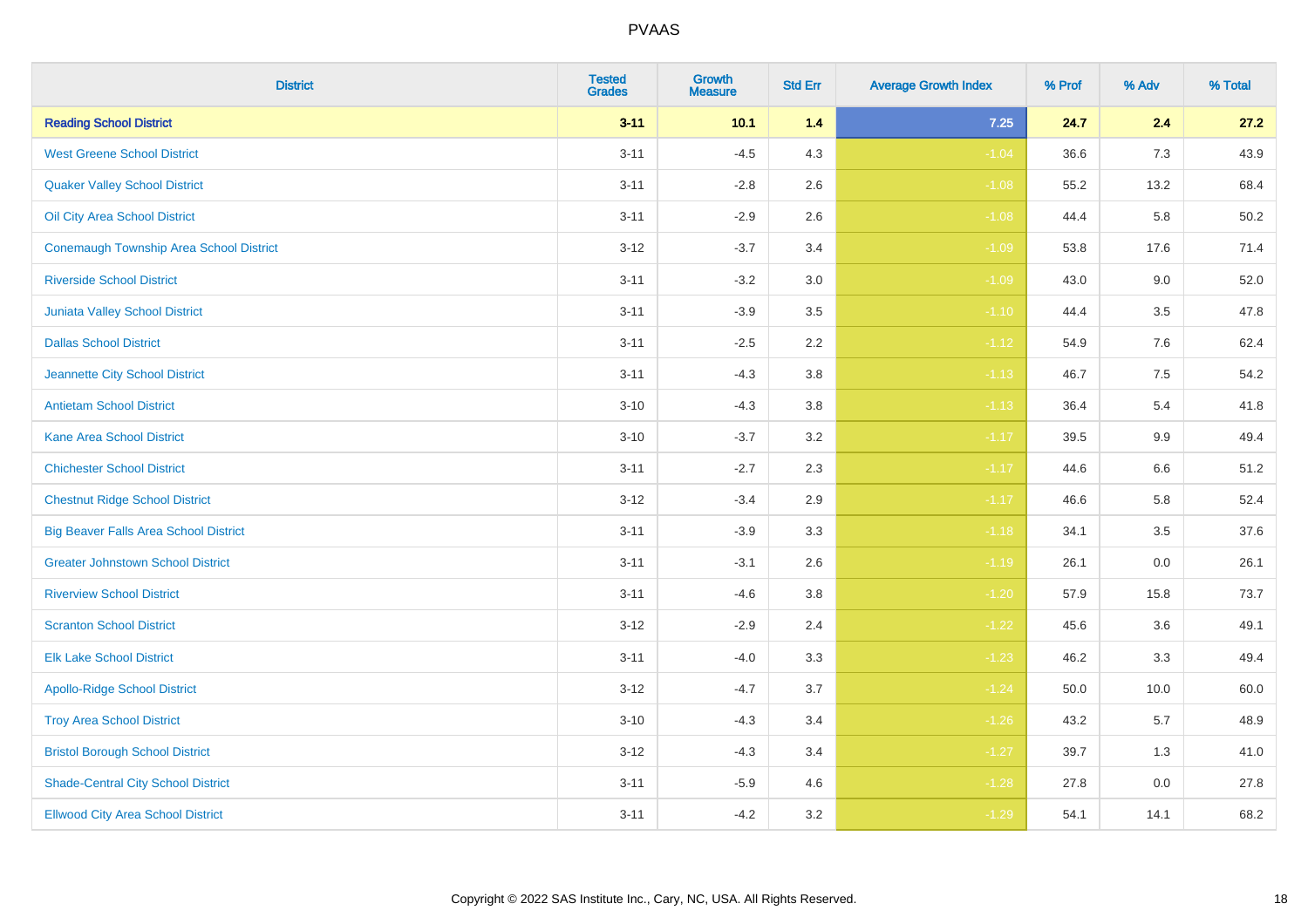| <b>District</b>                                                       | <b>Tested</b><br><b>Grades</b> | Growth<br><b>Measure</b> | <b>Std Err</b> | <b>Average Growth Index</b> | % Prof | % Adv   | % Total |
|-----------------------------------------------------------------------|--------------------------------|--------------------------|----------------|-----------------------------|--------|---------|---------|
| <b>Reading School District</b>                                        | $3 - 11$                       | 10.1                     | $1.4$          | $7.25$                      | 24.7   | 2.4     | 27.2    |
| <b>Cambria Heights School District</b>                                | $3 - 10$                       | $-4.1$                   | 3.1            | $-1.32$                     | 51.0   | 6.0     | 57.0    |
| <b>Ferndale Area School District</b>                                  | $3 - 10$                       | $-5.8$                   | 4.3            | $-1.33$                     | 40.0   | 0.0     | 40.0    |
| <b>Greencastle-Antrim School District</b>                             | $3 - 11$                       | $-3.0$                   | $2.2\,$        | $-1.36$                     | 62.4   | $9.9\,$ | 72.3    |
| <b>Westmont Hilltop School District</b>                               | $3 - 11$                       | $-4.0$                   | 2.8            | $-1.40$                     | 36.3   | 13.3    | 49.6    |
| <b>Claysburg-Kimmel School District</b>                               | $3 - 11$                       | $-5.7$                   | 4.0            | $-1.42$                     | 42.9   | 8.2     | 51.0    |
| <b>MaST Community Charter School</b>                                  | $3 - 10$                       | $-4.1$                   | 2.7            | $-1.52$                     | 44.0   | 9.5     | 53.4    |
| <b>Fort Cherry School District</b>                                    | $3 - 10$                       | $-5.9$                   | 3.8            | $-1.56$                     | 55.2   | 5.2     | 60.3    |
| <b>Tri-Valley School District</b>                                     | $3 - 10$                       | $-6.4$                   | 4.1            | $-1.57$                     | 37.0   | 4.4     | 41.3    |
| Preparatory Charter School Of Mathematics, Science, Tech, And Careers | $9 - 10$                       | $-4.0$                   | $2.5\,$        | $-1.59$                     | 15.0   | 0.0     | 15.0    |
| <b>Carbon Career &amp; Technical Institute</b>                        | $9 - 11$                       | $-5.7$                   | 3.6            | $-1.59$                     | 34.5   | 1.2     | 35.7    |
| <b>Shamokin Area School District</b>                                  | $3 - 11$                       | $-7.7$                   | 4.8            | $-1.60$                     | 38.1   | 3.2     | 41.3    |
| <b>Fairfield Area School District</b>                                 | $3 - 11$                       | $-5.6$                   | 3.4            | $-1.66$                     | 57.9   | 4.0     | 61.8    |
| <b>Pottstown School District</b>                                      | $3 - 12$                       | $-4.0$                   | 2.4            | $-1.68$                     | 29.8   | 1.2     | 31.0    |
| <b>Twin Valley School District</b>                                    | $3 - 12$                       | $-3.6$                   | 2.1            | $-1.69$                     | 49.6   | 7.1     | 56.8    |
| <b>East Pennsboro Area School District</b>                            | $3 - 11$                       | $-4.2$                   | 2.5            | $-1.71$                     | 60.8   | 8.5     | 69.3    |
| <b>Brentwood Borough School District</b>                              | $3 - 11$                       | $-5.3$                   | 3.0            | $-1.72$                     | 52.0   | 6.1     | 58.2    |
| Perseus House Charter School Of Excellence                            | $6 - 11$                       | $-5.2$                   | 3.0            | $-1.72$                     | 16.5   | 0.0     | 16.5    |
| <b>Old Forge School District</b>                                      | $3 - 12$                       | $-5.9$                   | 3.4            | $-1.73$                     | 52.9   | 7.1     | 60.0    |
| <b>Canton Area School District</b>                                    | $3 - 11$                       | $-5.5$                   | 3.2            | $-1.75$                     | 40.7   | 2.3     | 43.0    |
| <b>Washington School District</b>                                     | $3 - 11$                       | $-4.9$                   | 2.8            | $-1.76$                     | 30.1   | 2.4     | 32.5    |
| <b>Pequea Valley School District</b>                                  | $3 - 11$                       | $-5.8$                   | 3.2            | $-1.80$                     | 39.8   | 9.1     | 48.9    |
| <b>Pittston Area School District</b>                                  | $3 - 11$                       | $-10.1$                  | 5.6            | $-1.80$                     | 38.1   | 9.5     | 47.6    |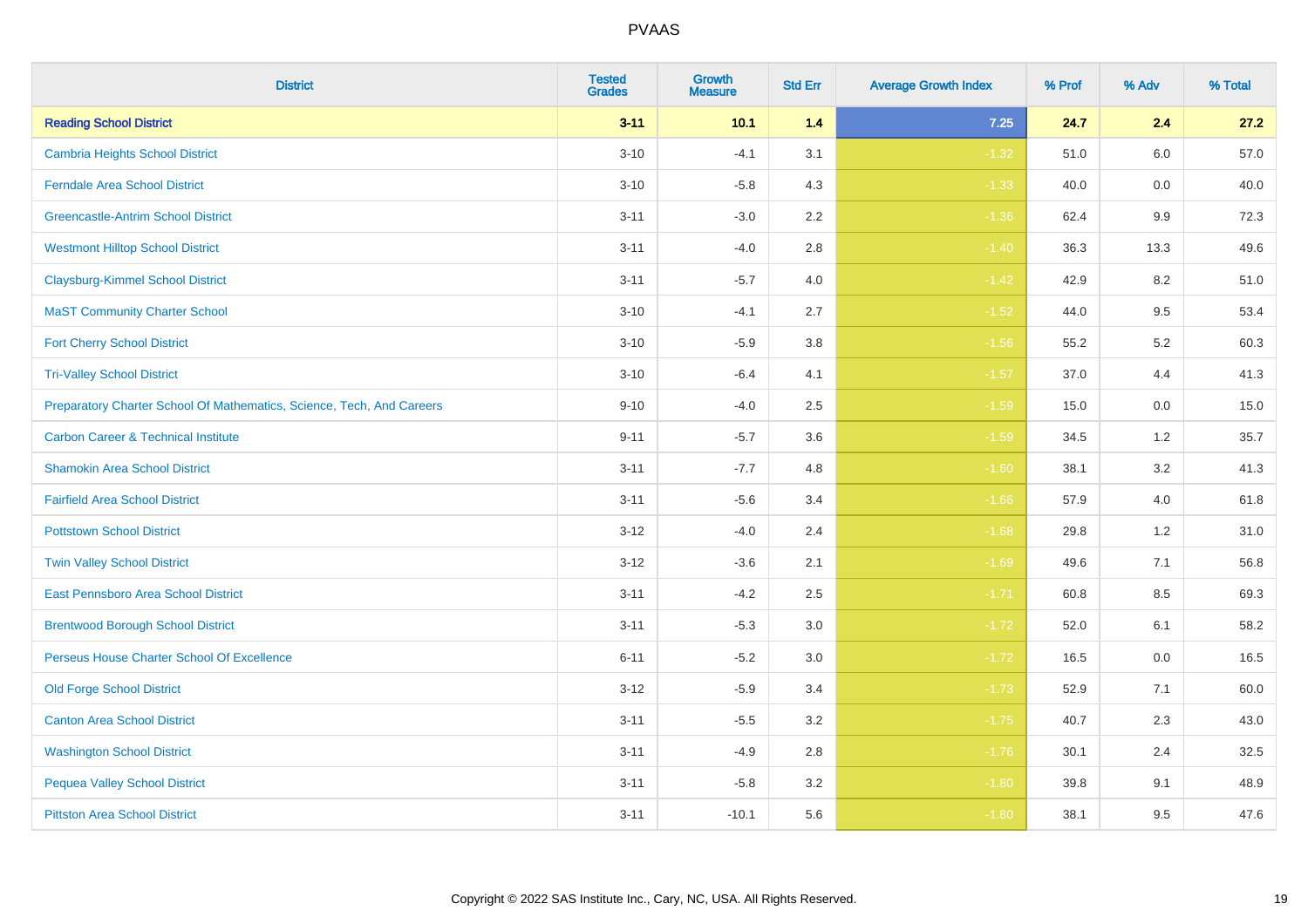| <b>District</b>                                   | <b>Tested</b><br><b>Grades</b> | Growth<br><b>Measure</b> | <b>Std Err</b> | <b>Average Growth Index</b> | % Prof | % Adv | % Total |
|---------------------------------------------------|--------------------------------|--------------------------|----------------|-----------------------------|--------|-------|---------|
| <b>Reading School District</b>                    | $3 - 11$                       | 10.1                     | $1.4$          | $7.25$                      | 24.7   | 2.4   | 27.2    |
| <b>Brandywine Heights Area School District</b>    | $3 - 11$                       | $-4.9$                   | 2.7            | $-1.81$                     | 49.2   | 8.2   | 57.4    |
| <b>Montrose Area School District</b>              | $3 - 10$                       | $-5.5$                   | 3.0            | $-1.82$                     | 46.7   | 5.4   | 52.2    |
| <b>Brownsville Area School District</b>           | $3 - 12$                       | $-7.2$                   | 3.9            | $-1.83$                     | 34.4   | 6.1   | 40.5    |
| <b>Central Columbia School District</b>           | $3 - 12$                       | $-4.8$                   | 2.6            | $-1.86$                     | 53.7   | 14.8  | 68.5    |
| <b>Kiski Area School District</b>                 | $3 - 11$                       | $-3.7$                   | 2.0            | $-1.86$                     | 57.4   | 10.4  | 67.8    |
| <b>East Allegheny School District</b>             | $3 - 11$                       | $-6.3$                   | 3.3            | $-1.87$                     | 31.9   | 9.7   | 41.7    |
| <b>Western Beaver County School District</b>      | $3 - 11$                       | $-7.8$                   | 4.2            | $-1.87$                     | 56.5   | 6.5   | 63.0    |
| <b>Greensburg Salem School District</b>           | $3 - 11$                       | $-4.4$                   | 2.4            | $-1.88$                     | 47.6   | 4.9   | 52.4    |
| <b>Gettysburg Area School District</b>            | $3 - 11$                       | $-4.0$                   | 2.1            | $-1.89$                     | 45.3   | 14.0  | 59.3    |
| <b>Mount Pleasant Area School District</b>        | $3 - 11$                       | $-5.0$                   | 2.6            | $-1.93$                     | 52.6   | 0.0   | 52.6    |
| <b>Somerset Area School District</b>              | $3 - 11$                       | $-4.4$                   | 2.3            | $-1.93$                     | 44.4   | 14.9  | 59.3    |
| <b>Bermudian Springs School District</b>          | $3 - 11$                       | $-5.5$                   | 2.9            | $-1.94$                     | 56.4   | 6.8   | 63.2    |
| <b>Forest City Regional School District</b>       | $3 - 12$                       | $-6.0$                   | 3.0            | $-1.96$                     | 44.1   | 0.0   | 44.1    |
| <b>Mount Union Area School District</b>           | $3 - 10$                       | $-6.1$                   | 3.1            | $-1.97$                     | 32.2   | 3.4   | 35.6    |
| <b>Upper Dauphin Area School District</b>         | $3 - 11$                       | $-6.3$                   | 3.2            | $-1.98$                     | 37.4   | 4.8   | 42.2    |
| The New Academy Charter School                    | $8 - 11$                       | $-10.4$                  | 5.2            | $-2.00$                     | 0.0    | 0.0   | $0.0\,$ |
| <b>Moshannon Valley School District</b>           | $3 - 10$                       | $-7.0$                   | 3.4            | $-2.01$                     | 48.5   | 0.0   | 48.5    |
| <b>California Area School District</b>            | $3 - 10$                       | $-7.3$                   | 3.6            | $-2.02$                     | 42.6   | 9.8   | 52.5    |
| <b>Corry Area School District</b>                 | $3 - 11$                       | $-5.3$                   | 2.6            | $-2.03$                     | 38.5   | 6.0   | 44.5    |
| <b>Karns City Area School District</b>            | $3 - 11$                       | $-6.0$                   | 2.9            | $-2.03$                     | 53.1   | 8.3   | 61.5    |
| <b>Middletown Area School District</b>            | $3 - 11$                       | $-5.3$                   | 2.6            | $-2.05$                     | 46.4   | 5.3   | 51.7    |
| <b>Executive Education Academy Charter School</b> | $3 - 10$                       | $-6.5$                   | 3.1            | $-2.08$                     | 23.7   | 2.2   | 25.8    |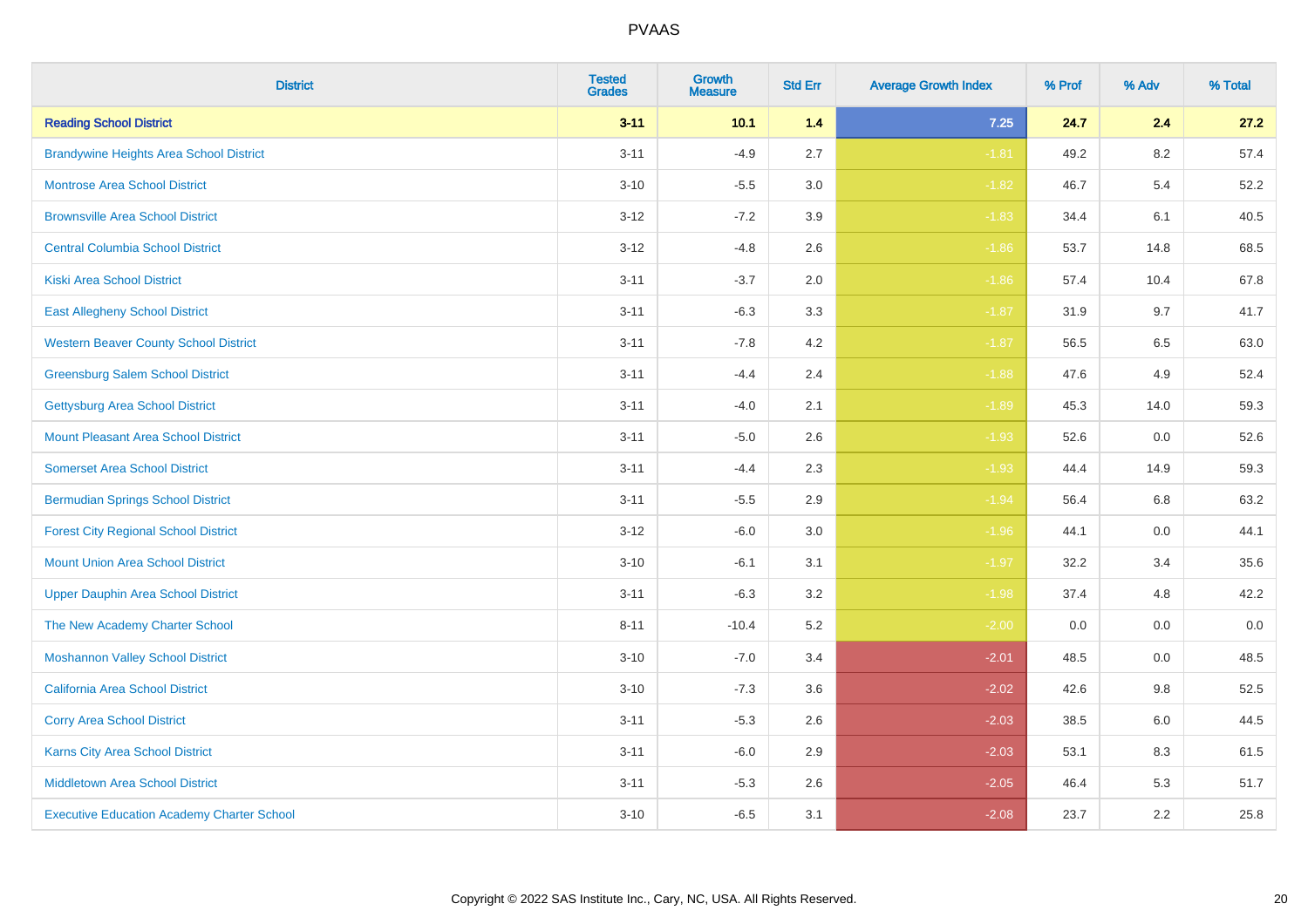| <b>District</b>                                 | <b>Tested</b><br><b>Grades</b> | <b>Growth</b><br><b>Measure</b> | <b>Std Err</b> | <b>Average Growth Index</b> | % Prof | % Adv | % Total |
|-------------------------------------------------|--------------------------------|---------------------------------|----------------|-----------------------------|--------|-------|---------|
| <b>Reading School District</b>                  | $3 - 11$                       | 10.1                            | 1.4            | $7.25$                      | 24.7   | 2.4   | 27.2    |
| <b>Williams Valley School District</b>          | $3 - 11$                       | $-7.3$                          | 3.4            | $-2.13$                     | 23.2   | 0.0   | 23.2    |
| Aliquippa School District                       | $3 - 11$                       | $-9.0$                          | 4.2            | $-2.14$                     | 11.0   | 0.0   | 11.0    |
| <b>Crawford Central School District</b>         | $3 - 11$                       | $-4.7$                          | 2.2            | $-2.15$                     | 40.6   | 10.5  | 51.1    |
| Susquehanna Township School District            | $3 - 12$                       | $-5.8$                          | 2.7            | $-2.17$                     | 36.0   | 5.6   | 41.6    |
| <b>Perkiomen Valley School District</b>         | $3 - 11$                       | $-3.5$                          | 1.6            | $-2.18$                     | 53.8   | 13.4  | 67.2    |
| <b>Benton Area School District</b>              | $3 - 10$                       | $-9.7$                          | 4.5            | $-2.18$                     | 43.2   | 5.4   | 48.6    |
| Jim Thorpe Area School District                 | $3 - 11$                       | $-5.8$                          | 2.7            | $-2.19$                     | 33.3   | 7.4   | 40.7    |
| <b>Keystone Education Center Charter School</b> | $3 - 12$                       | $-12.9$                         | 5.9            | $-2.19$                     | 28.0   | 0.0   | 28.0    |
| <b>Muncy School District</b>                    | $3 - 11$                       | $-8.1$                          | 3.7            | $-2.21$                     | 42.0   | 3.8   | 45.8    |
| <b>West Middlesex Area School District</b>      | $3 - 10$                       | $-8.4$                          | 3.8            | $-2.21$                     | 34.9   | 2.8   | 37.6    |
| <b>York Co School Of Technology</b>             | $9 - 12$                       | $-3.8$                          | 1.7            | $-2.22$                     | 39.1   | 5.6   | 44.7    |
| <b>East Lycoming School District</b>            | $3 - 11$                       | $-6.0$                          | 2.7            | $-2.24$                     | 48.3   | 4.2   | 52.5    |
| <b>Windber Area School District</b>             | $3 - 11$                       | $-7.2$                          | 3.2            | $-2.24$                     | 55.4   | 7.2   | 62.6    |
| <b>Portage Area School District</b>             | $3 - 10$                       | $-8.1$                          | 3.6            | $-2.26$                     | 40.6   | 9.4   | 50.0    |
| <b>Oxford Area School District</b>              | $3 - 11$                       | $-4.3$                          | 1.9            | $-2.26$                     | 41.3   | 8.0   | 49.3    |
| Juniata County School District                  | $3 - 12$                       | $-4.9$                          | 2.1            | $-2.26$                     | 38.5   | 2.9   | 41.4    |
| <b>Indiana Area School District</b>             | $3 - 11$                       | $-5.3$                          | 2.3            | $-2.28$                     | 47.6   | 18.4  | 66.1    |
| South Williamsport Area School District         | $3 - 10$                       | $-5.7$                          | 2.5            | $-2.30$                     | 45.5   | 4.5   | 50.0    |
| Salisbury-Elk Lick School District              | $3 - 11$                       | $-13.5$                         | 5.9            | $-2.30$                     | 27.8   | 0.0   | 27.8    |
| <b>Upper Moreland Township School District</b>  | $3 - 11$                       | $-5.0$                          | 2.2            | $-2.31$                     | 57.9   | 4.0   | 61.9    |
| <b>Southmoreland School District</b>            | $3 - 11$                       | $-8.3$                          | 3.6            | $-2.32$                     | 56.8   | 7.2   | 64.0    |
| La Academia Partnership Charter School          | $6 - 11$                       | $-11.0$                         | 4.7            | $-2.34$                     | 6.8    | 0.0   | 6.8     |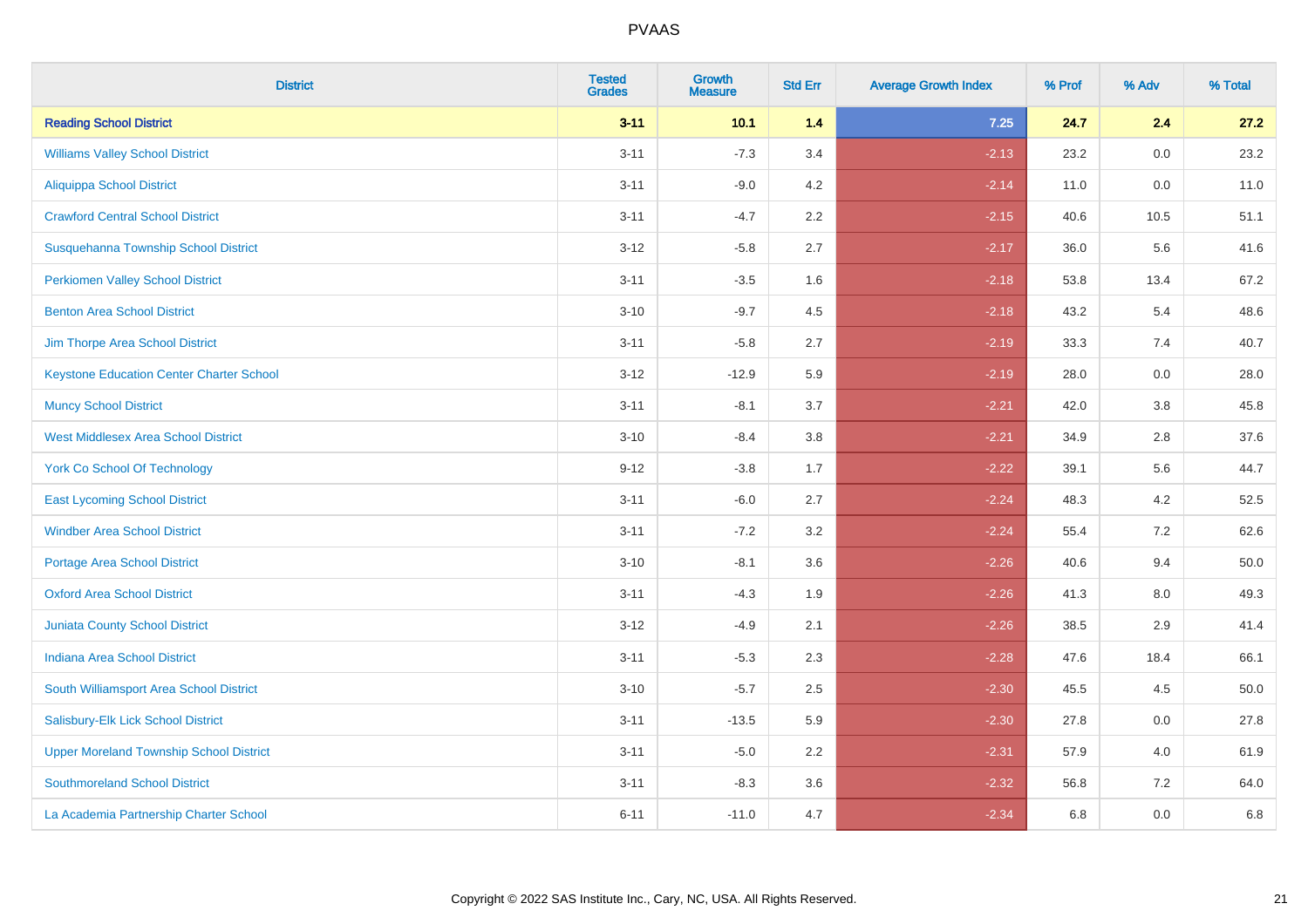| <b>District</b>                               | <b>Tested</b><br><b>Grades</b> | <b>Growth</b><br><b>Measure</b> | <b>Std Err</b> | <b>Average Growth Index</b> | % Prof | % Adv   | % Total |
|-----------------------------------------------|--------------------------------|---------------------------------|----------------|-----------------------------|--------|---------|---------|
| <b>Reading School District</b>                | $3 - 11$                       | 10.1                            | 1.4            | 7.25                        | 24.7   | 2.4     | 27.2    |
| Jefferson-Morgan School District              | $3 - 10$                       | $-9.9$                          | 4.2            | $-2.35$                     | 43.8   | $4.2\,$ | 47.9    |
| <b>Freedom Area School District</b>           | $3 - 11$                       | $-7.1$                          | 3.0            | $-2.37$                     | 43.8   | 4.2     | 47.9    |
| <b>Universal Audenried Charter School</b>     | $9 - 11$                       | $-5.8$                          | 2.4            | $-2.40$                     | 14.6   | 0.0     | 14.6    |
| <b>Chartiers-Houston School District</b>      | $3 - 10$                       | $-8.6$                          | 3.5            | $-2.41$                     | 59.7   | 4.5     | 64.2    |
| <b>Farrell Area School District</b>           | $3 - 11$                       | $-10.4$                         | 4.3            | $-2.41$                     | 19.0   | 0.0     | 19.0    |
| <b>Yough School District</b>                  | $3 - 10$                       | $-6.6$                          | 2.7            | $-2.43$                     | 50.8   | 4.0     | 54.8    |
| <b>Innovative Arts Academy Charter School</b> | $6 - 11$                       | $-9.1$                          | 3.7            | $-2.44$                     | 9.5    | 0.0     | 9.5     |
| <b>Mohawk Area School District</b>            | $3 - 11$                       | $-7.5$                          | 3.1            | $-2.45$                     | 49.4   | 11.0    | 60.4    |
| <b>Sugar Valley Rural Charter School</b>      | $3 - 11$                       | $-11.0$                         | 4.5            | $-2.46$                     | 14.9   | 0.0     | 14.9    |
| <b>Keystone Central School District</b>       | $3 - 11$                       | $-5.1$                          | 2.0            | $-2.46$                     | 44.7   | 4.6     | 49.4    |
| <b>Mahanoy Area School District</b>           | $3 - 10$                       | $-9.0$                          | 3.6            | $-2.49$                     | 26.2   | 1.6     | 27.9    |
| <b>North Star School District</b>             | $3 - 11$                       | $-8.7$                          | 3.5            | $-2.51$                     | 47.8   | 6.0     | 53.7    |
| <b>Slippery Rock Area School District</b>     | $3 - 11$                       | $-6.3$                          | 2.5            | $-2.51$                     | 56.2   | 9.5     | 65.7    |
| <b>Blue Mountain School District</b>          | $3 - 10$                       | $-5.8$                          | 2.3            | $-2.56$                     | 46.6   | 8.5     | 55.1    |
| <b>Northwest Area School District</b>         | $3 - 10$                       | $-10.0$                         | 3.8            | $-2.59$                     | 34.6   | 7.3     | 41.8    |
| <b>Coatesville Area School District</b>       | $3 - 11$                       | $-4.4$                          | 1.7            | $-2.62$                     | 36.3   | 4.2     | 40.5    |
| <b>Dunmore School District</b>                | $3 - 11$                       | $-7.7$                          | 2.9            | $-2.62$                     | 34.0   | 7.2     | 41.2    |
| Northern Tioga School District                | $3-12$                         | $-7.5$                          | 2.8            | $-2.64$                     | 54.0   | 1.2     | 55.2    |
| <b>New Castle Area School District</b>        | $3 - 12$                       | $-6.4$                          | 2.4            | $-2.66$                     | 32.5   | 4.3     | 36.8    |
| <b>Pine Grove Area School District</b>        | $3 - 11$                       | $-7.7$                          | 2.9            | $-2.66$                     | 42.3   | 7.7     | 50.0    |
| <b>Harbor Creek School District</b>           | $3 - 11$                       | $-7.1$                          | 2.7            | $-2.67$                     | 48.8   | 15.2    | 64.0    |
| <b>Blairsville-Saltsburg School District</b>  | $3 - 11$                       | $-8.0$                          | 3.0            | $-2.68$                     | 37.3   | 7.0     | 44.3    |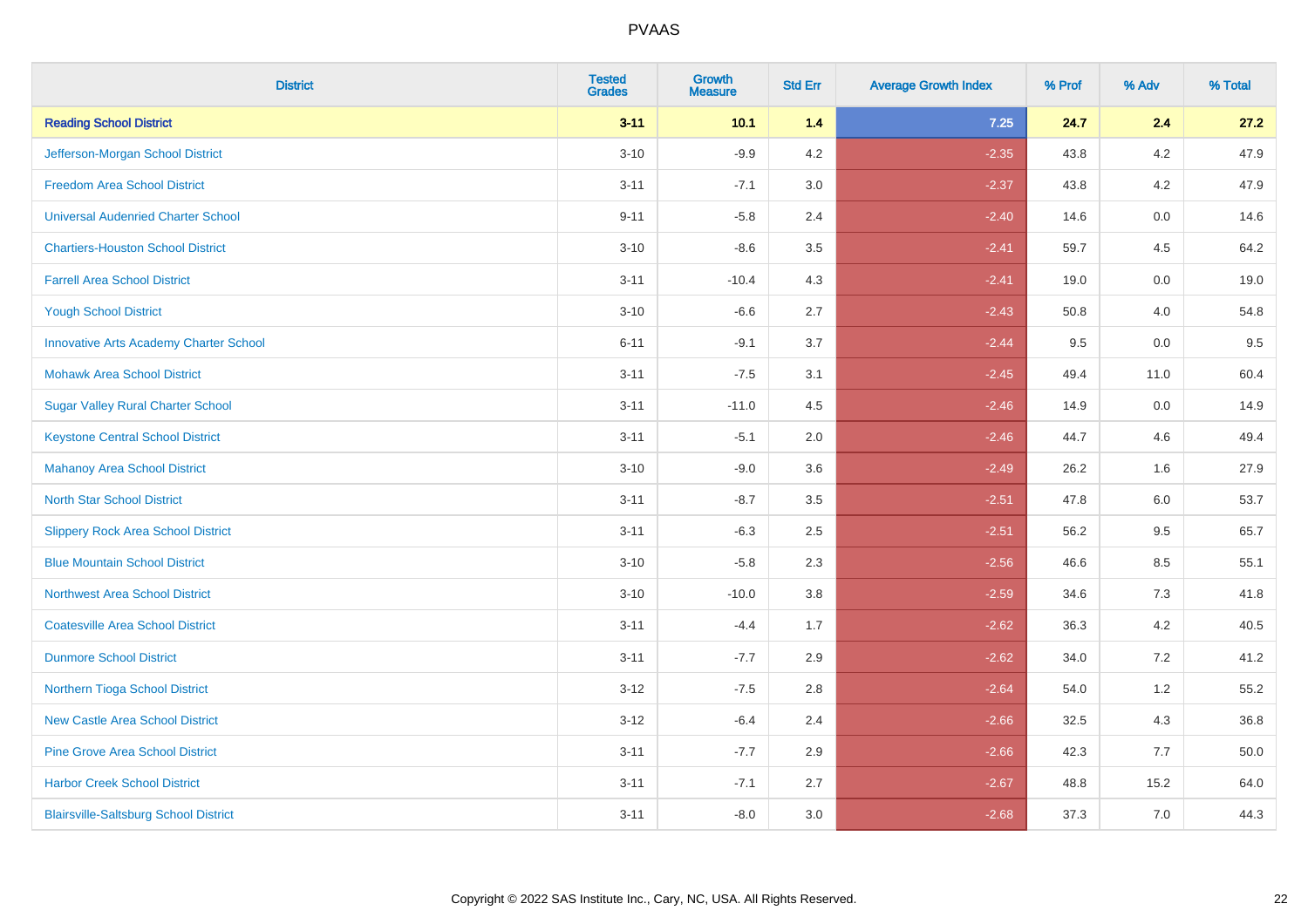| <b>District</b>                             | <b>Tested</b><br><b>Grades</b> | <b>Growth</b><br><b>Measure</b> | <b>Std Err</b> | <b>Average Growth Index</b> | % Prof | % Adv | % Total |
|---------------------------------------------|--------------------------------|---------------------------------|----------------|-----------------------------|--------|-------|---------|
| <b>Reading School District</b>              | $3 - 11$                       | 10.1                            | 1.4            | $7.25$                      | 24.7   | 2.4   | 27.2    |
| <b>South Allegheny School District</b>      | $3 - 11$                       | $-8.8$                          | 3.2            | $-2.70$                     | 40.5   | 0.0   | 40.5    |
| <b>Quakertown Community School District</b> | $3 - 12$                       | $-4.4$                          | 1.6            | $-2.70$                     | 56.5   | 10.0  | 66.6    |
| <b>Trinity Area School District</b>         | $3 - 11$                       | $-5.4$                          | 2.0            | $-2.71$                     | 48.3   | 11.8  | 60.1    |
| <b>Propel Charter School-Montour</b>        | $3 - 10$                       | $-10.7$                         | 3.9            | $-2.71$                     | 13.7   | 0.0   | 13.7    |
| <b>Forest Hills School District</b>         | $3 - 11$                       | $-7.3$                          | 2.7            | $-2.74$                     | 41.1   | 13.7  | 54.8    |
| <b>Highlands School District</b>            | $3 - 11$                       | $-7.4$                          | 2.7            | $-2.76$                     | 44.4   | 3.7   | 48.2    |
| <b>Redbank Valley School District</b>       | $3 - 11$                       | $-9.5$                          | 3.4            | $-2.77$                     | 31.5   | 4.9   | 36.4    |
| <b>Carlisle Area School District</b>        | $3 - 11$                       | $-5.3$                          | 1.9            | $-2.81$                     | 54.0   | 6.3   | 60.3    |
| <b>Carmichaels Area School District</b>     | $3 - 10$                       | $-9.3$                          | 3.3            | $-2.81$                     | 35.1   | 1.4   | 36.5    |
| Nazareth Area School District               | $3 - 11$                       | $-4.7$                          | 1.7            | $-2.82$                     | 59.2   | 9.9   | 69.0    |
| <b>Northern Potter School District</b>      | $3 - 12$                       | $-13.1$                         | 4.6            | $-2.84$                     | 37.5   | 0.0   | 37.5    |
| <b>Propel Charter School-Homestead</b>      | $3 - 11$                       | $-11.7$                         | 4.1            | $-2.84$                     | 15.9   | 0.0   | 15.9    |
| <b>Union City Area School District</b>      | $3-12$                         | $-10.2$                         | 3.6            | $-2.87$                     | 42.9   | 3.2   | 46.0    |
| <b>Rochester Area School District</b>       | $3 - 11$                       | $-13.2$                         | 4.6            | $-2.89$                     | 19.5   | 1.3   | 20.8    |
| <b>Conneaut School District</b>             | $3 - 12$                       | $-7.5$                          | 2.6            | $-2.91$                     | 38.4   | 7.4   | 45.8    |
| <b>Easton Area School District</b>          | $3 - 12$                       | $-4.1$                          | 1.4            | $-2.91$                     | 39.9   | 4.0   | 43.9    |
| <b>Penn Hills School District</b>           | $3 - 11$                       | $-7.6$                          | 2.6            | $-2.94$                     | 33.1   | 0.7   | 33.8    |
| <b>North East School District</b>           | $3 - 11$                       | $-9.3$                          | 3.1            | $-3.02$                     | 62.6   | 14.4  | 77.0    |
| <b>Pittsburgh School District</b>           | $3 - 11$                       | $-3.3$                          | 1.1            | $-3.04$                     | 33.9   | 8.2   | 42.1    |
| Philadelphia Academy Charter School         | $3 - 11$                       | $-8.9$                          | 2.9            | $-3.04$                     | 50.5   | 2.9   | 53.4    |
| <b>Palisades School District</b>            | $3 - 11$                       | $-8.7$                          | 2.8            | $-3.06$                     | 53.8   | 6.7   | 60.5    |
| <b>Dubois Area School District</b>          | $3 - 11$                       | $-6.2$                          | 2.0            | $-3.07$                     | 50.9   | 13.4  | 64.3    |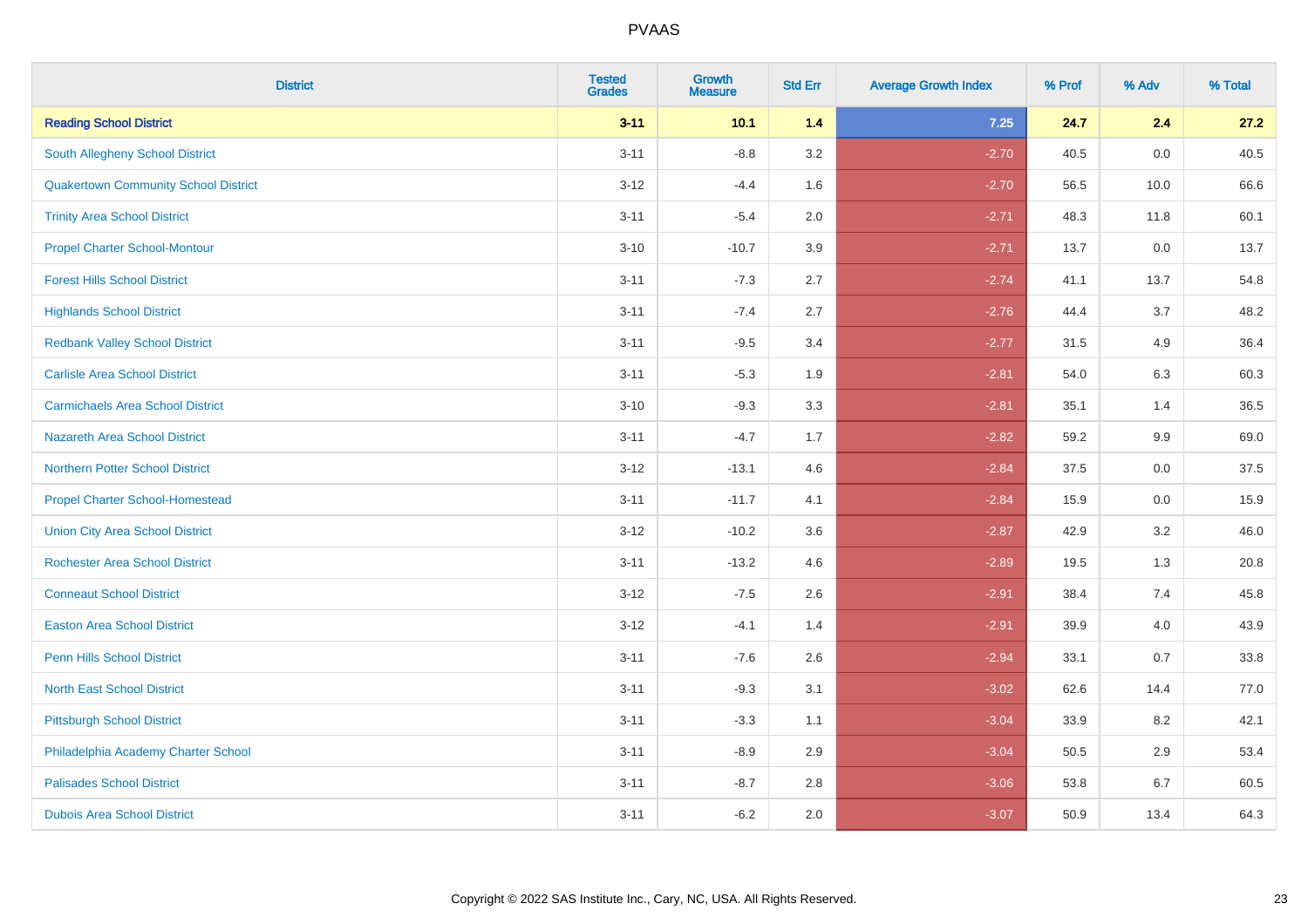| <b>District</b>                               | <b>Tested</b><br><b>Grades</b> | <b>Growth</b><br><b>Measure</b> | <b>Std Err</b> | <b>Average Growth Index</b> | % Prof | % Adv   | % Total |
|-----------------------------------------------|--------------------------------|---------------------------------|----------------|-----------------------------|--------|---------|---------|
| <b>Reading School District</b>                | $3 - 11$                       | 10.1                            | 1.4            | 7.25                        | 24.7   | 2.4     | 27.2    |
| <b>Wallenpaupack Area School District</b>     | $3 - 11$                       | $-7.1$                          | 2.3            | $-3.09$                     | 40.8   | 2.4     | 43.1    |
| <b>Boyertown Area School District</b>         | $3 - 11$                       | $-4.7$                          | 1.5            | $-3.17$                     | 55.2   | 11.3    | 66.5    |
| <b>Waynesboro Area School District</b>        | $3 - 12$                       | $-6.1$                          | 1.9            | $-3.20$                     | 50.0   | 6.8     | 56.8    |
| <b>Tamaqua Area School District</b>           | $3 - 12$                       | $-8.2$                          | 2.5            | $-3.24$                     | 44.5   | 1.9     | 46.4    |
| Maritime Academy Charter School               | $3 - 10$                       | $-11.4$                         | 3.5            | $-3.29$                     | 15.2   | 0.0     | 15.2    |
| <b>Neshannock Township School District</b>    | $3 - 10$                       | $-9.7$                          | 2.9            | $-3.34$                     | 62.4   | 5.6     | 67.9    |
| <b>Steelton-Highspire School District</b>     | $3 - 11$                       | $-11.8$                         | 3.5            | $-3.40$                     | 14.5   | 0.0     | 14.5    |
| <b>Elizabeth Forward School District</b>      | $3 - 11$                       | $-8.4$                          | 2.4            | $-3.41$                     | 51.7   | 4.0     | 55.7    |
| <b>Interboro School District</b>              | $3 - 12$                       | $-7.3$                          | 2.1            | $-3.43$                     | 46.6   | 4.8     | 51.4    |
| <b>Williamsburg Community School District</b> | $3 - 11$                       | $-14.3$                         | 4.1            | $-3.48$                     | 28.3   | 0.0     | 28.3    |
| <b>Penn-Delco School District</b>             | $3 - 11$                       | $-6.8$                          | 1.9            | $-3.51$                     | 46.6   | 3.2     | 49.8    |
| <b>Milton Area School District</b>            | $3 - 11$                       | $-8.7$                          | 2.5            | $-3.52$                     | 45.4   | $6.9\,$ | 52.3    |
| <b>Moniteau School District</b>               | $3 - 11$                       | $-11.8$                         | 3.3            | $-3.56$                     | 50.0   | 6.3     | 56.3    |
| <b>Clearfield Area School District</b>        | $3 - 10$                       | $-9.4$                          | 2.6            | $-3.56$                     | 43.0   | 3.1     | 46.1    |
| <b>Ridgway Area School District</b>           | $3 - 11$                       | $-14.5$                         | 4.1            | $-3.56$                     | 49.0   | $9.8\,$ | 58.8    |
| <b>Berwick Area School District</b>           | $3 - 11$                       | $-9.3$                          | 2.6            | $-3.59$                     | 42.1   | 5.5     | 47.6    |
| Johnsonburg Area School District              | $3 - 11$                       | $-14.1$                         | 3.9            | $-3.62$                     | 54.0   | 4.6     | 58.6    |
| Propel Charter School - Braddock Hills        | $3 - 11$                       | $-13.6$                         | 3.6            | $-3.81$                     | 9.7    | 1.6     | 11.3    |
| Northern Lehigh School District               | $3 - 12$                       | $-10.4$                         | 2.7            | $-3.82$                     | 28.0   | 9.3     | 37.3    |
| <b>Bradford Area School District</b>          | $3 - 12$                       | $-9.3$                          | 2.4            | $-3.87$                     | 45.8   | 8.3     | 54.2    |
| <b>Marion Center Area School District</b>     | $3 - 10$                       | $-12.0$                         | 3.1            | $-3.87$                     | 33.7   | 1.1     | 34.8    |
| <b>Minersville Area School District</b>       | $3 - 11$                       | $-14.4$                         | 3.7            | $-3.90$                     | 39.3   | 3.3     | 42.6    |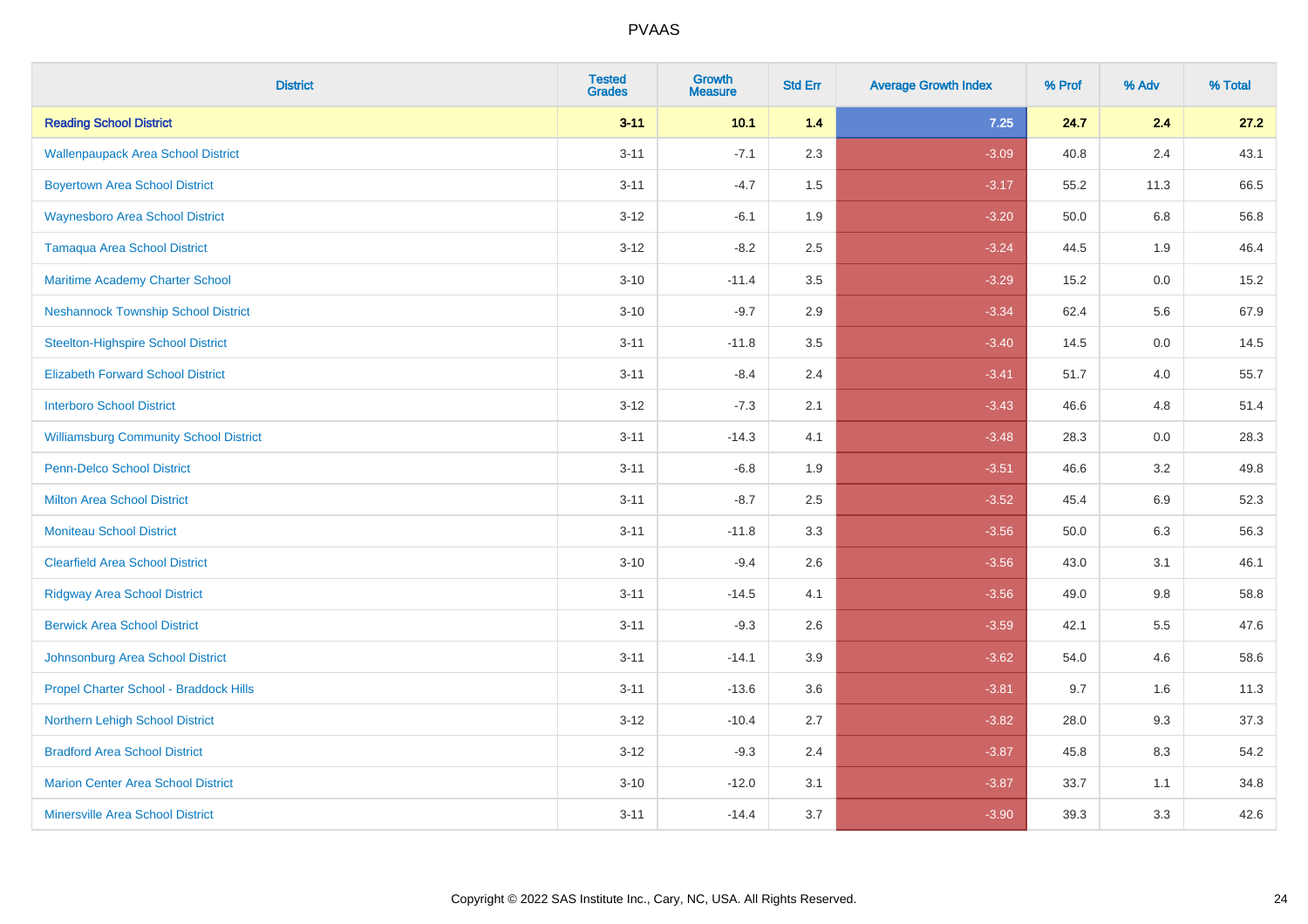| <b>District</b>                                | <b>Tested</b><br><b>Grades</b> | <b>Growth</b><br><b>Measure</b> | <b>Std Err</b> | <b>Average Growth Index</b> | % Prof | % Adv   | % Total |
|------------------------------------------------|--------------------------------|---------------------------------|----------------|-----------------------------|--------|---------|---------|
| <b>Reading School District</b>                 | $3 - 11$                       | 10.1                            | 1.4            | 7.25                        | 24.7   | 2.4     | 27.2    |
| Southern Huntingdon County School District     | $3 - 11$                       | $-12.9$                         | 3.2            | $-3.98$                     | 32.5   | 2.5     | 35.0    |
| <b>Big Spring School District</b>              | $3 - 11$                       | $-9.8$                          | 2.4            | $-4.00$                     | 38.6   | 8.9     | 47.5    |
| Catasauqua Area School District                | $3 - 12$                       | $-12.1$                         | 3.0            | $-4.00$                     | 36.8   | $7.6\,$ | 44.3    |
| <b>Avonworth School District</b>               | $3 - 10$                       | $-12.6$                         | 3.1            | $-4.01$                     | 59.8   | 4.6     | 64.4    |
| <b>Wellsboro Area School District</b>          | $3 - 11$                       | $-12.4$                         | 3.0            | $-4.11$                     | 49.2   | 11.9    | 61.1    |
| <b>Columbia-Montour AVTS</b>                   | $9 - 10$                       | $-12.5$                         | 3.0            | $-4.16$                     | 22.3   | 0.6     | 22.9    |
| Jefferson County-Dubois AVTS                   | $9 - 11$                       | $-16.2$                         | 3.9            | $-4.16$                     | 23.0   | 0.0     | 23.0    |
| <b>West Mifflin Area School District</b>       | $3 - 12$                       | $-12.3$                         | 2.9            | $-4.22$                     | 39.7   | 10.3    | 50.0    |
| <b>South Park School District</b>              | $3 - 11$                       | $-11.3$                         | 2.7            | $-4.23$                     | 53.5   | 13.7    | 67.3    |
| Southern Tioga School District                 | $3 - 11$                       | $-11.5$                         | 2.7            | $-4.25$                     | 47.8   | 6.4     | 54.3    |
| <b>Butler Area School District</b>             | $3 - 11$                       | $-6.5$                          | 1.5            | $-4.26$                     | 42.5   | 9.4     | 51.9    |
| <b>Lampeter-Strasburg School District</b>      | $3 - 12$                       | $-8.6$                          | 2.0            | $-4.33$                     | 55.1   | 9.8     | 64.8    |
| <b>Annville-Cleona School District</b>         | $3 - 12$                       | $-12.1$                         | 2.7            | $-4.46$                     | 34.9   | $7.8\,$ | 42.6    |
| <b>Penns Manor Area School District</b>        | $3 - 12$                       | $-17.0$                         | 3.7            | $-4.52$                     | 29.7   | 3.1     | 32.8    |
| <b>Riverside Beaver County School District</b> | $3 - 11$                       | $-14.0$                         | 3.0            | $-4.64$                     | 49.4   | 8.8     | 58.2    |
| <b>Frazier School District</b>                 | $3 - 11$                       | $-17.2$                         | 3.7            | $-4.70$                     | 37.1   | 1.6     | 38.7    |
| <b>Tulpehocken Area School District</b>        | $3 - 12$                       | $-13.7$                         | 2.8            | $-4.81$                     | 36.7   | 2.8     | 39.4    |
| <b>Tacony Academy Charter School</b>           | $3 - 11$                       | $-14.7$                         | 3.0            | $-4.82$                     | 22.4   | 1.8     | 24.1    |
| <b>Bucks County Technical High School</b>      | $9 - 10$                       | $-12.0$                         | 2.5            | $-4.84$                     | 35.9   | 3.2     | 39.2    |
| Schuylkill Haven Area School District          | $3 - 11$                       | $-15.3$                         | 3.1            | $-4.87$                     | 49.7   | 2.4     | 52.1    |
| Southern Columbia Area School District         | $3 - 11$                       | $-14.6$                         | 3.0            | $-4.92$                     | 55.0   | 4.0     | 59.0    |
| <b>Titusville Area School District</b>         | $3 - 11$                       | $-13.2$                         | 2.6            | $-4.99$                     | 43.2   | 4.8     | 48.0    |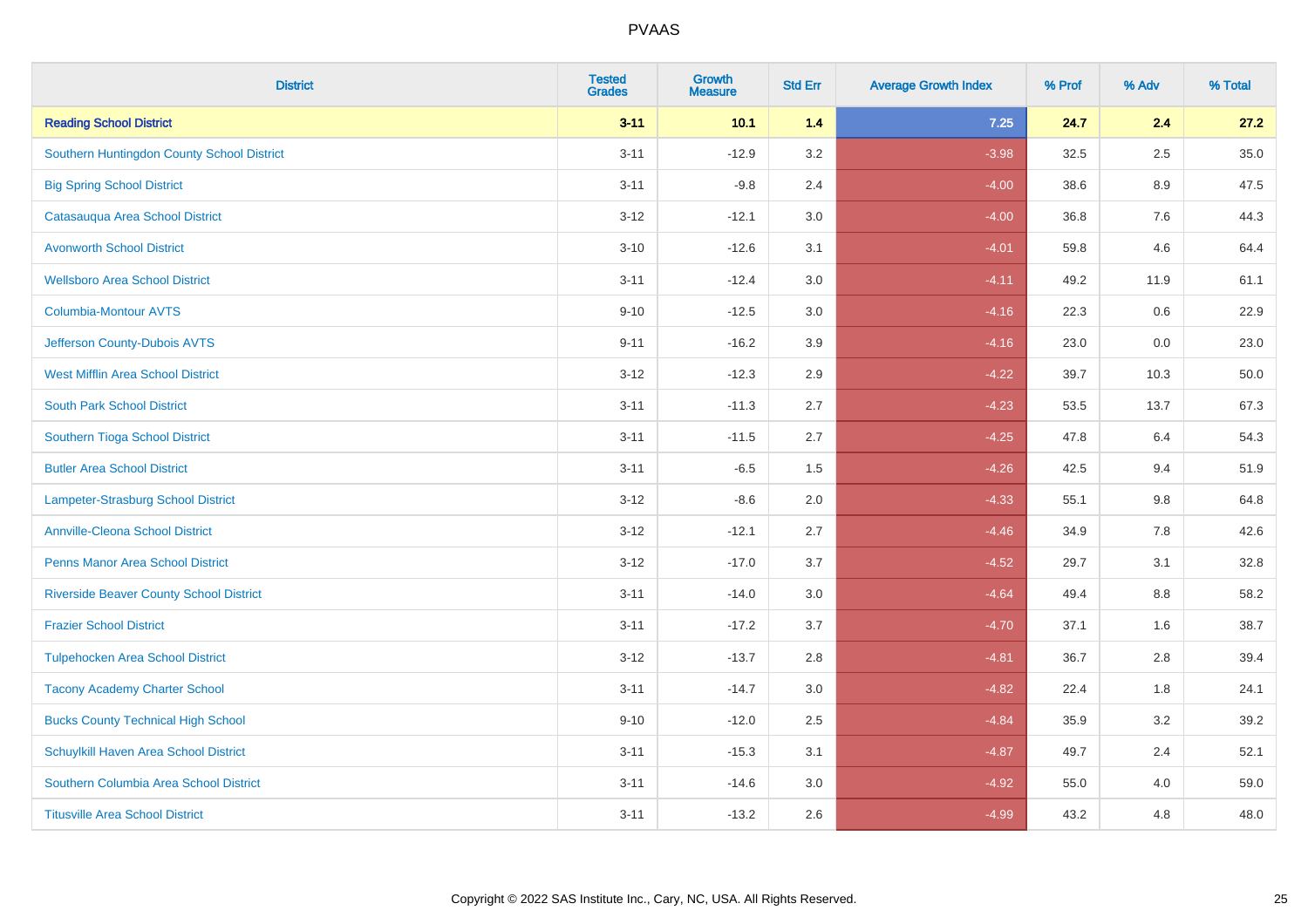| <b>District</b>                              | <b>Tested</b><br><b>Grades</b> | <b>Growth</b><br><b>Measure</b> | <b>Std Err</b> | <b>Average Growth Index</b> | % Prof | % Adv | % Total |
|----------------------------------------------|--------------------------------|---------------------------------|----------------|-----------------------------|--------|-------|---------|
| <b>Reading School District</b>               | $3 - 11$                       | 10.1                            | 1.4            | 7.25                        | 24.7   | 2.4   | 27.2    |
| <b>Plum Borough School District</b>          | $3 - 11$                       | $-11.3$                         | 2.2            | $-5.19$                     | 51.1   | 9.0   | 60.1    |
| <b>Mastery Charter School - Gratz Campus</b> | $7 - 10$                       | $-23.9$                         | 4.5            | $-5.29$                     | 2.9    | 0.0   | 2.9     |
| <b>Southern Fulton School District</b>       | $3 - 11$                       | $-23.7$                         | 4.4            | $-5.37$                     | 34.2   | 10.5  | 44.7    |
| <b>Exeter Township School District</b>       | $3 - 11$                       | $-10.4$                         | 1.9            | $-5.44$                     | 50.6   | 2.7   | 53.3    |
| <b>Solanco School District</b>               | $3 - 11$                       | $-11.0$                         | 2.0            | $-5.55$                     | 41.6   | 4.5   | 46.1    |
| <b>Springfield Township School District</b>  | $3 - 11$                       | $-18.9$                         | 3.2            | $-5.88$                     | 62.6   | 3.6   | 66.3    |
| <b>Abington School District</b>              | $3 - 10$                       | $-11.5$                         | 1.9            | $-6.00$                     | 56.2   | 11.6  | 67.8    |
| <b>Ringgold School District</b>              | $3 - 11$                       | $-14.7$                         | 2.4            | $-6.04$                     | 41.5   | 7.9   | 49.4    |
| <b>Lawrence County CTC</b>                   | $10 - 11$                      | $-21.7$                         | 3.6            | $-6.05$                     | 19.8   | 0.0   | 19.8    |
| Lackawanna Trail School District             | $3 - 10$                       | $-21.7$                         | 3.5            | $-6.20$                     | 38.5   | 1.5   | 40.0    |
| Mifflinburg Area School District             | $3 - 11$                       | $-15.8$                         | 2.5            | $-6.30$                     | 42.4   | 4.0   | 46.4    |
| <b>Curwensville Area School District</b>     | $3 - 11$                       | $-27.9$                         | 4.1            | $-6.72$                     | 42.5   | 4.1   | 46.6    |
| <b>Bristol Township School District</b>      | $3 - 11$                       | $-13.9$                         | 2.0            | $-7.05$                     | 31.0   | 3.7   | 34.7    |
| <b>Northwestern School District</b>          | $3 - 11$                       | $-24.9$                         | 3.5            | $-7.13$                     | 42.6   | 2.9   | 45.6    |
| <b>Chambersburg Area School District</b>     | $3 - 11$                       | $-9.5$                          | 1.3            | $-7.20$                     | 42.7   | 8.6   | 51.4    |
| Philipsburg-Osceola Area School District     | $3 - 11$                       | $-24.8$                         | 3.3            | $-7.43$                     | 19.7   | 2.6   | 22.4    |
| Hatboro-Horsham School District              | $3 - 11$                       | $-12.8$                         | 1.7            | $-7.47$                     | 45.6   | 7.2   | 52.8    |
| <b>Owen J Roberts School District</b>        | $3 - 11$                       | $-12.3$                         | 1.6            | $-7.61$                     | 57.0   | 11.9  | 69.0    |
| Norristown Area School District              | $3 - 12$                       | $-12.8$                         | 1.6            | $-7.98$                     | 23.5   | 2.3   | 25.7    |
| <b>West Side CTC</b>                         | $9 - 10$                       | $-37.4$                         | 4.3            | $-8.64$                     | 8.8    | 0.0   | 8.8     |
| <b>Shikellamy School District</b>            | $3 - 10$                       | $-22.3$                         | 2.5            | $-8.92$                     | 33.3   | 6.1   | 39.5    |
| <b>Erie City School District</b>             | $3 - 12$                       | $-14.5$                         | 1.6            | $-9.26$                     | 25.4   | 3.0   | 28.4    |